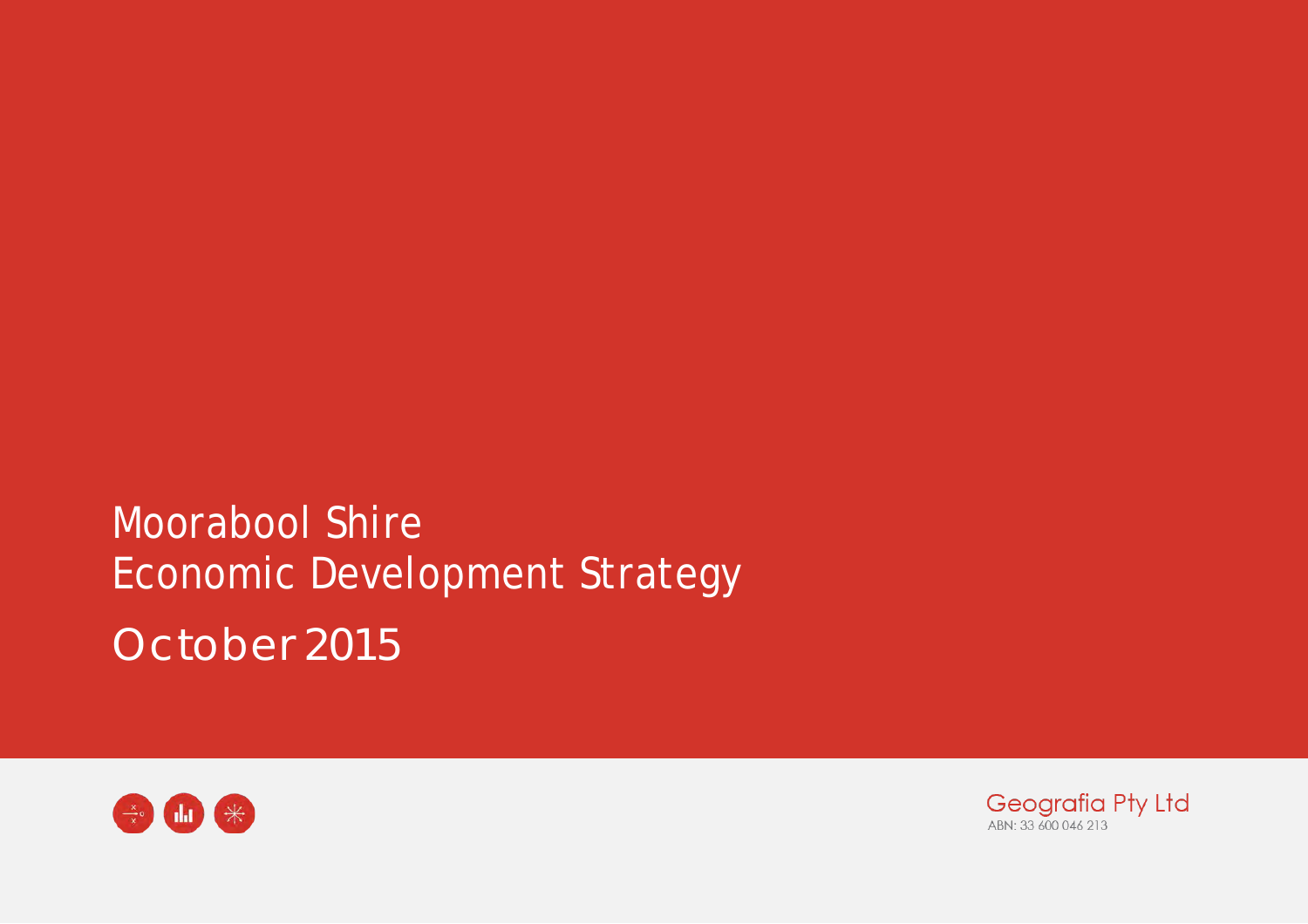# Geografia

#### Disclaimer

This document has been prepared by Geografia for Moorabool Shire Council and is intended for their use. While every effort is made to provide accurate and complete information, Geografia does not warrant or represent that the information contained is free from errors or omissions and accepts no responsibility for any loss, damage, cost or expense (whether direct or indirect) incurred as a result of a person taking action in respect to any representation, statement, or advice referred to in this report.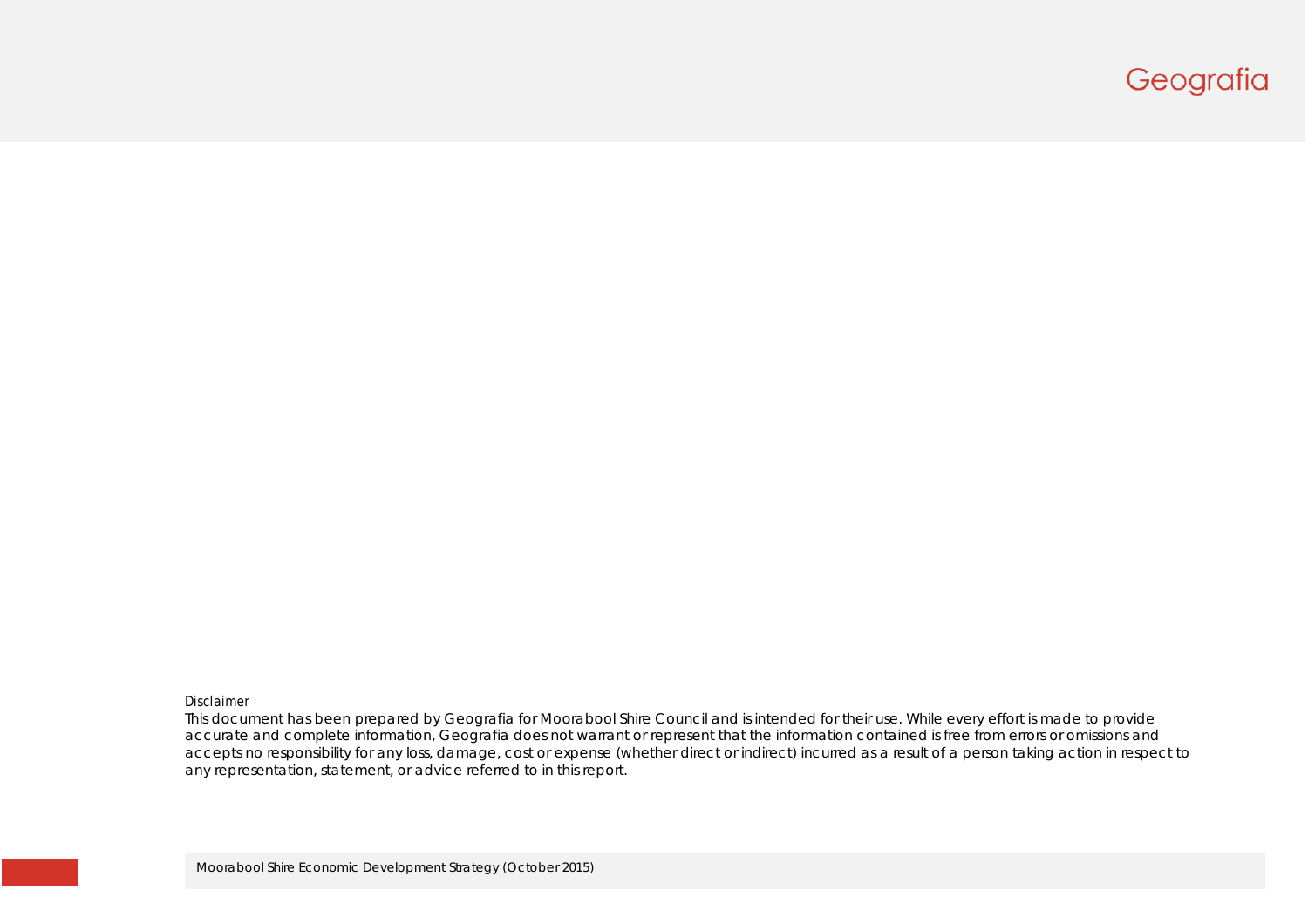# Introduction

The Shire of Moorabool recognises that having a strong economy – a variety of local jobs, healthy businesses and inward investment, reinforces the liveability of our Shire.

This Economic Development Strategy identifies the vision, objectives and targets for the future of the economy. It details the strategies and actions that Council can take to help support local growth while also enhancing our lifestyle. Council is committed to working with local businesses, investors and other levels of government to achieve the targets identified in this Strategy.

The Strategy has been informed by consultation with our local businesses, and analysis of future scenarios for economic growth. For those interested in knowing more, the Background Report to this Strategy provides further detail about the performance of our economy, and where it is heading.

Over 50 local businesses and stakeholders have provided input into this Strategy. A Strategy Reference Group, made up of local businesses and Council, have helped to define the economic development approach and priorities outlined within this document.

This Strategy outlines:

- 1. The main characteristics of the Shire's economy.
- 2. The Vision for the Shire and economic targets.
- 3. The potential growth opportunities for the Shire.
- 4. The role that Council will play in facilitating economic growth and diversification.
- 5. How the Strategy will be monitored.

# Contents

| 3.0 <sub>2</sub> |  |
|------------------|--|
|                  |  |
| 5.0              |  |
| 6.0              |  |
|                  |  |
| 8.0              |  |
|                  |  |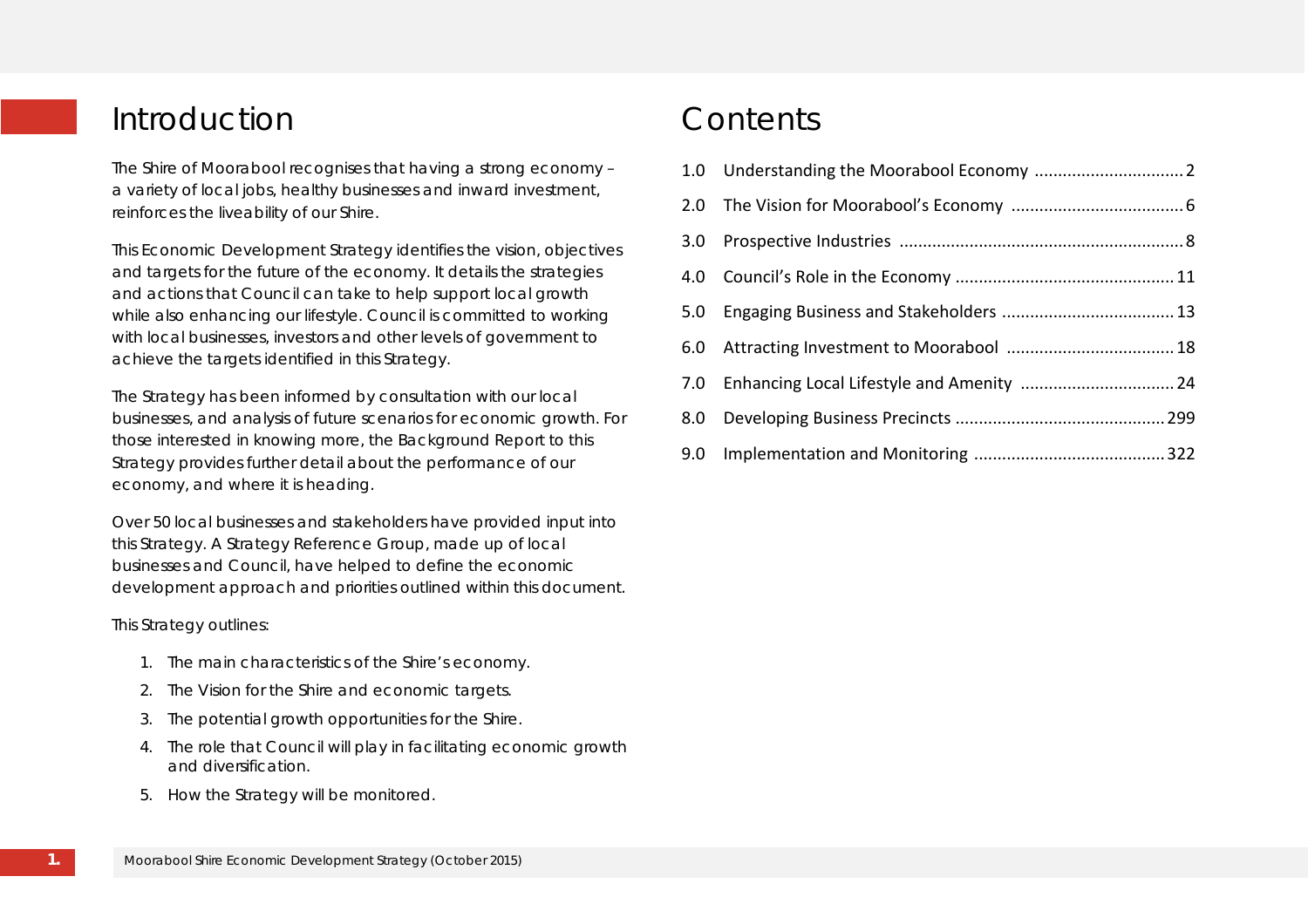## 1.0 Understanding the Moorabool Economy

A thorough overview of the Moorabool economy, including the results of consultation with industry, economic analysis and the modelling of future growth scenarios is provided in the Background Report to this Strategy.

## 1.1 Rapid population growth

Driven by proximity to Melbourne and its semi-rural lifestyle, since 2005, Moorabool Shire's population has grown at a rate of 2% per annum. Plan Melbourne and the Central Highlands Regional Growth Plan assign Bacchus Marsh and Ballan as growth areas. Consequently, the rate of population growth in Moorabool is expected to accelerate over the coming decades.

Figure 1 Central Highlands Regional Growth Plan – major corridors and growth centres (RDV, 2014)



Population growth in the Shire will be a key driver of new economic opportunities, but it will also create new challenges, such as infrastructure requirements and pressure to create new local jobs.

## 1.2 The dominance of population servicing industries

Moorabool's economy is dominated by industries that service the needs of local residents. The largest employers in the Shire are now supermarkets, schools and the hospitals. Retail, health, food services and education are also the fastest growing industries in the Shire in terms of the number of jobs (see Figure 3).

As towns grow, the industry mix will evolve, with new services becoming sustainable for the first time. As Bacchus Marsh reaches 20,000 residents, some population servicing industries will grow at a rate faster than the population – due to a step change in the local economy. Growing sectors such as professional and business services will demand new skills, new commercial spaces and infrastructure.

## 1.3 Three functional economies

Moorabool consists of three functional, local economies. The eastern parts of the Shire, including Bacchus Marsh, increasingly form part of the western Melbourne economy. Areas to the west, such as Gordon, function as part of the wider Ballarat economy and areas in the north, such as Blackwood, have strong links to Hepburn and Macedon Ranges. The different influences, economic flows and links across these three economies create challenges for how Council plans, manages and promotes economic growth across the Shire. They also create the need for new economic relationships with neighbouring councils and regional groupings.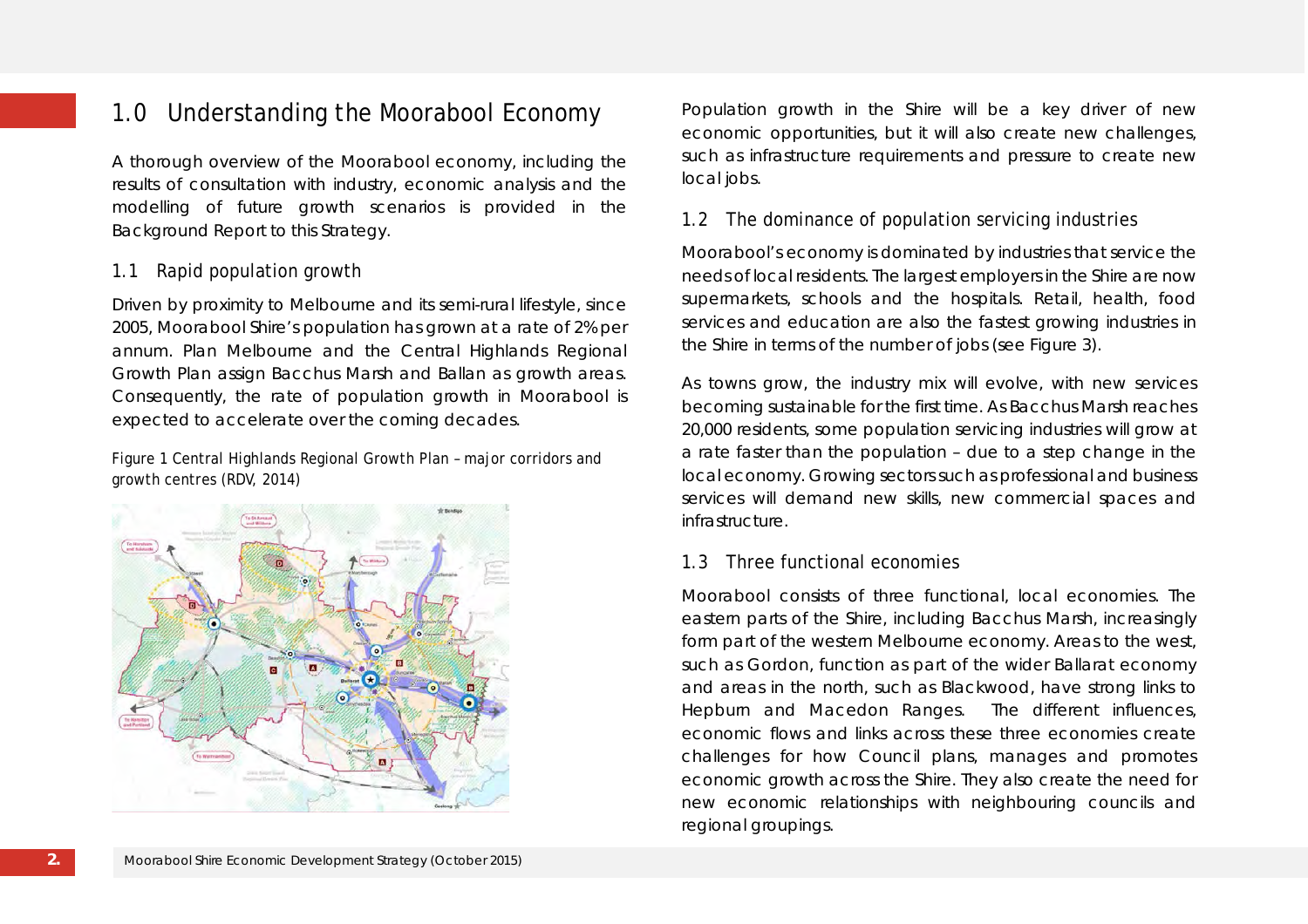

Figure 2 Three functional economies influencing Moorabool Shire, and outward commuter numbers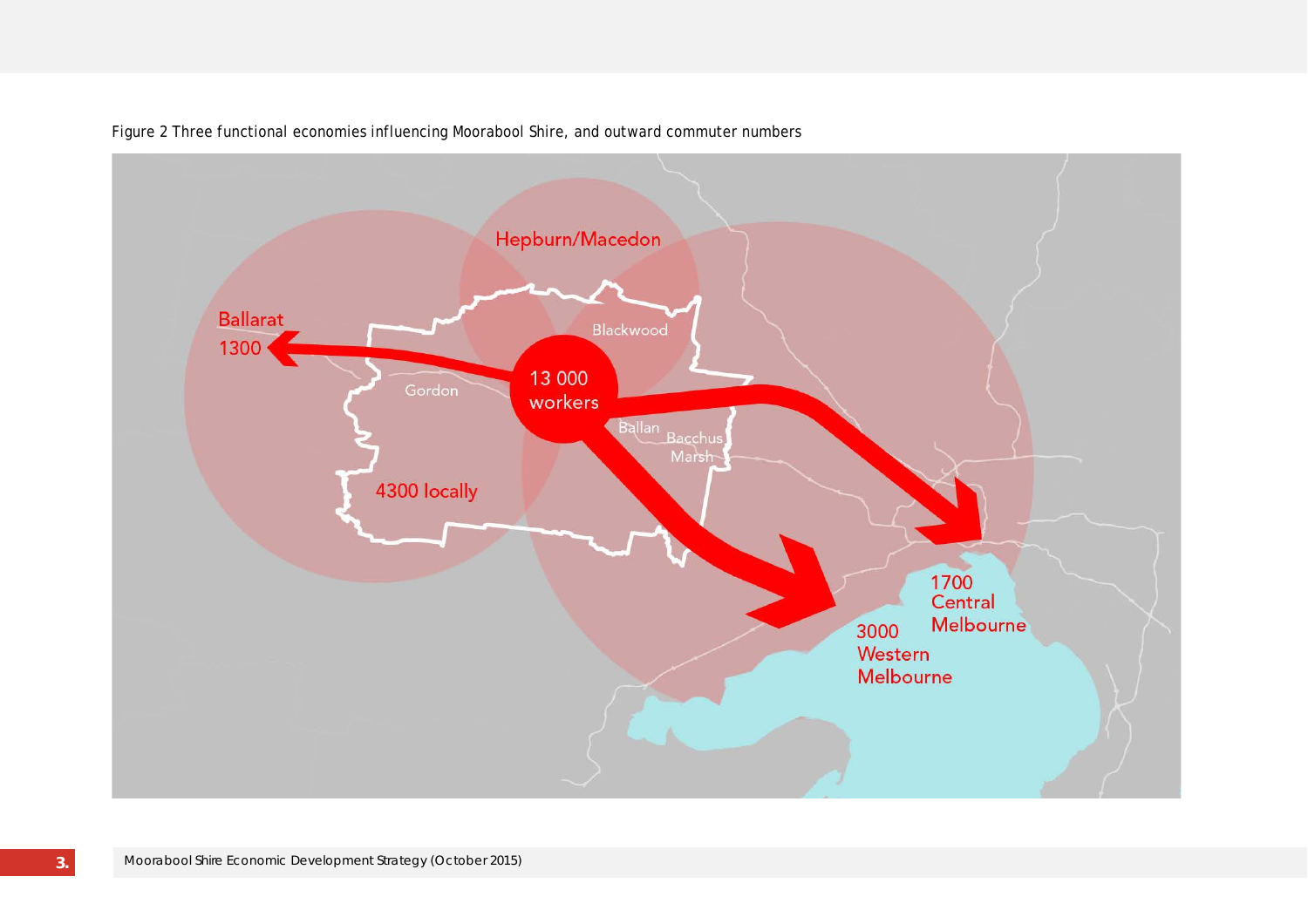Figure 3 Industry local-state growth matrix (ANZSIC level 1), Moorabool Shire



Circle sizes represent the number of jobs in Moorabool Shire for each industry. The growth rate for each industry between 2006 and 2011 is shown locally (x-axis) and at the state level (y-axis). The fastest growing industries in the Shire have been professional services, construction, health care and accommodation and food services. Growth in these industries largely reflects state trends. Decline in the number of jobs in agriculture, and manufacturing also reflects state trends. Moorabool is underperforming, relative to the state, in a number of small industries (rental and hiring services, other services, arts and recreation). Source: ABS Census (2006, 2011)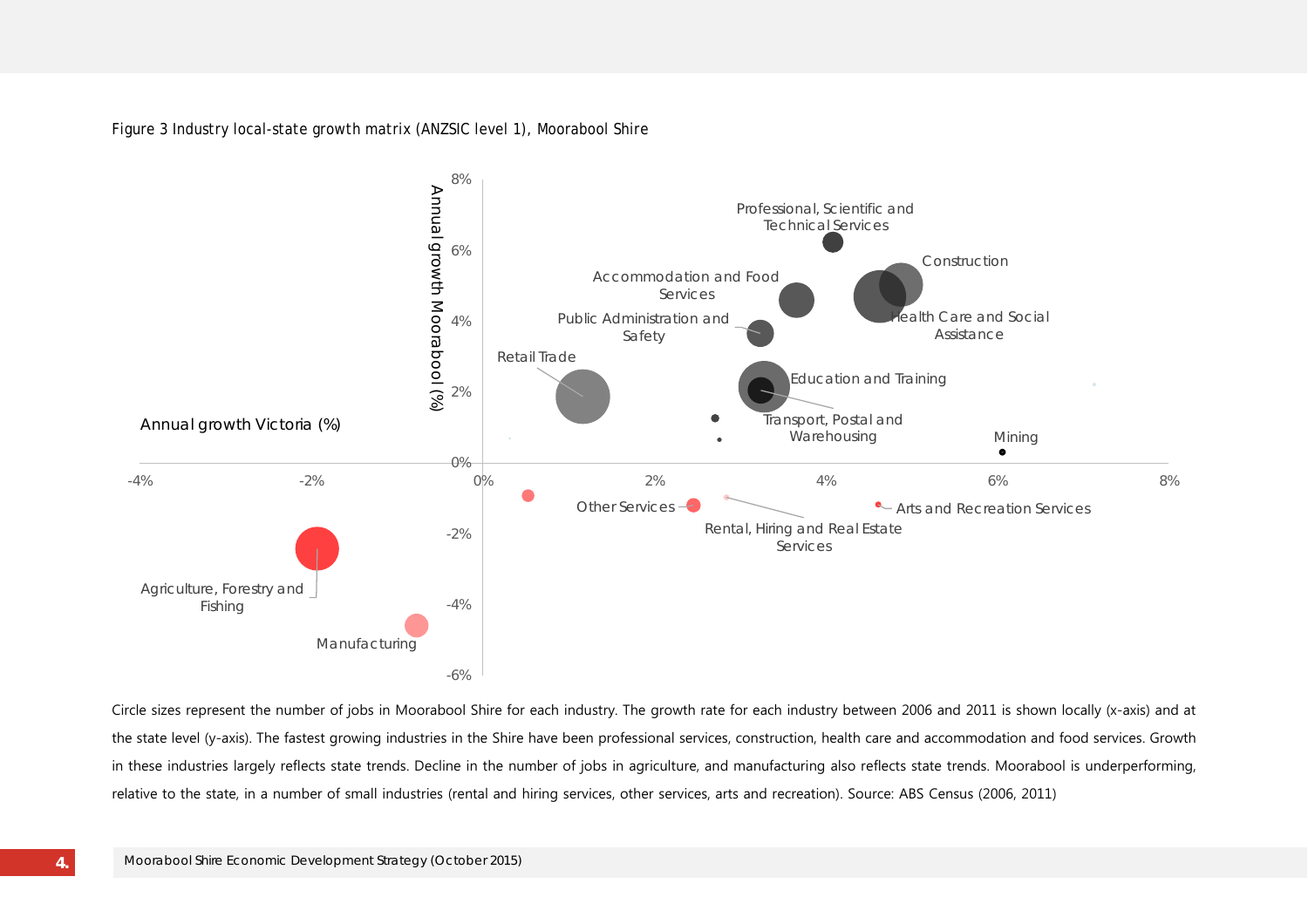## 1.4 Decreasing employment in key export sectors

Industries such as manufacturing, agriculture and mining generally export goods outside the Shire. They are particularly important as they bring income into the local economy. While the value of production in sectors such as manufacturing, agriculture and mining may have increased, employment has decreased. Changing technology and labour requirements have driven this trend.

There is a need to grow existing export oriented sectors that draw outside income into the economy, but also find emerging export industries in the local economy that will generate new jobs.

## 1.5 Two-thirds of residents commute outside the Shire

Although high-levels of commuting are common to most peri-urban areas, Moorabool's rate of outward commuting is particularly high. Every day, two-thirds of our working residents leave the Shire for work. Outward commuting rates continue to increase as the population grows and integrates with the western Melbourne economy.

High levels of commuting create negative impacts for the Moorabool community. These include \$20 million in annual transport costs, lost retail expenditure, less time spent with family, and less time to participate in community life and build local social capital. While there are benefits associated with outward commuting (access to a variety of employment and higher wages), more local jobs, filled by local residents will underpin the sustainability of our growing community.

## 1.6 Resilient economic foundations

Three key features underpin the long-term economic resilience of the Moorabool economy. Firstly, the Moorabool economy is relatively diverse – it does not rely on one or two industries for employment and, therefore, it is not susceptible to 'booms and busts' in individual industries. Secondly, Moorabool is well connected, by both train and road, to major job and consumer markets in Ballarat, western Melbourne and central Melbourne. At 4%, the unemployment rate amongst Moorabool's residents is persistently low. Youth unemployment persists as a local issue.

## 1.7 Increasingly competitive labour markets

In the future, our economy will increasingly depend on the capacity and skills of our residents. More closely integrated with the western Melbourne and Ballarat economies, our residents will need to be competitive within the regional labour market. Although this competiveness is growing, skill levels amongst younger adults (25 to 34) remain notably lower than the state average. Opportunities to diversify the industries that our residents work in should also be prioritised.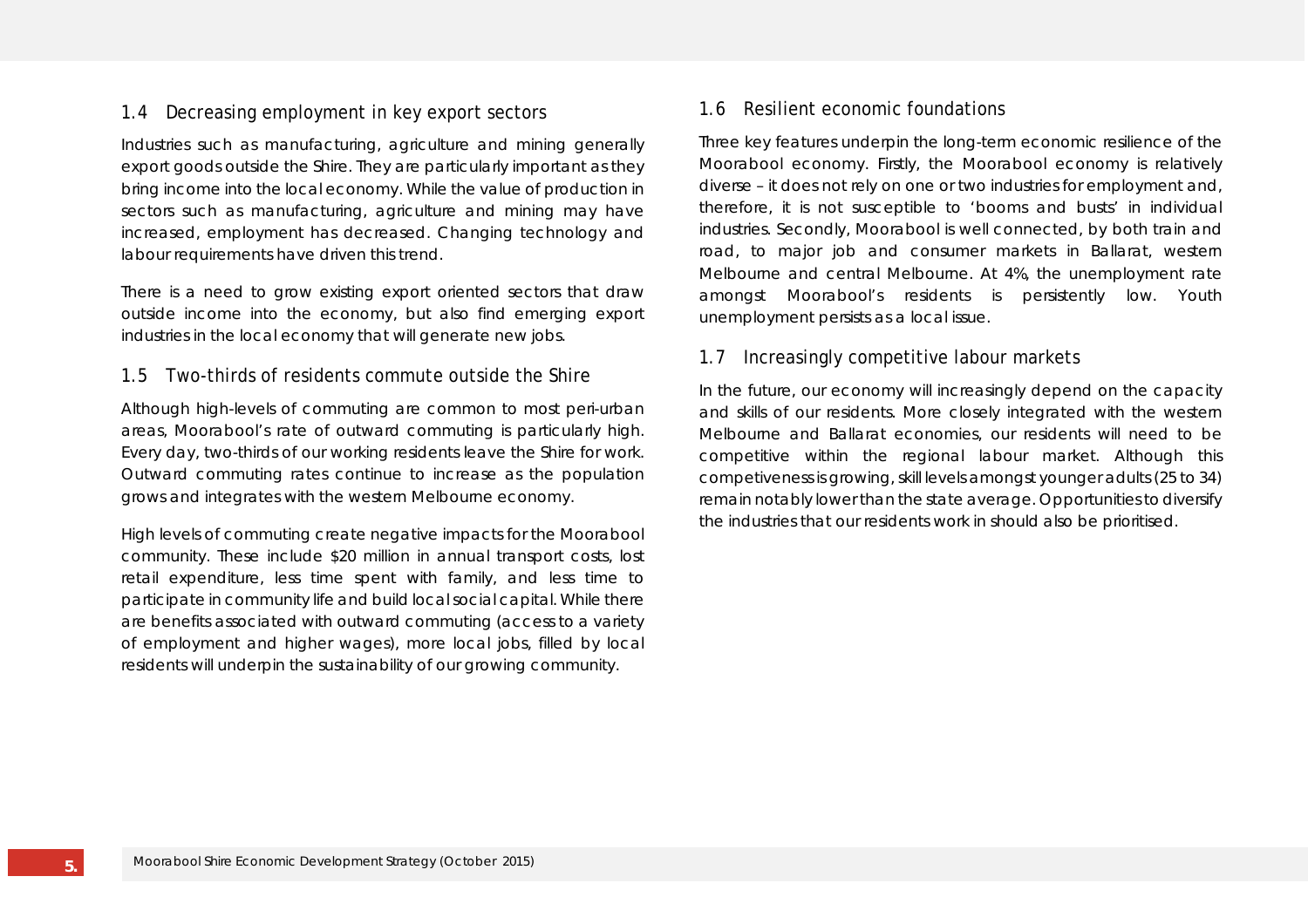## 2.0 The Vision for Moorabool's Economy

#### Council's vision:

Council's vision is to create 'vibrant and resilient communities with unique identities'. Council recognises that economic development is crucial to the delivery of this vision.

#### The economic vision:

In 2024, our population of almost 40,000 will support a variety of new jobs, services and industries. The diversity of our economy, from agriculture through to professional services, will underpin our economic resilience. We will embrace our inter-dependence with the Melbourne and Ballarat economies while sustaining our unique local lifestyle.



## 2.1 Core economic objectives

Three core economic objectives have been identified for the Moorabool economy in 2021 and beyond.

- 1. New local jobs, for local people. As our population grows outward commuting rates continue to increase, having a negative financial and social impact on our community. Creating the preconditions for new local jobs, occupied by residents will help to address this challenge. A key measure will be the Parwan Employment Precinct.
- 2. A diverse and entrepreneurial local industry base. Moorabool benefits from a diverse and resilient industry base. Supporting innovation, entrepreneurialism and small business in the Shire will sustain this industrial diversity over the longer term. Evidence suggests that small business, and home based businesses in particular, can be a key driver of job growth in growing peri-urban areas.
- 3. Facilitate the capacity and diversity of our workforce. Our residents are increasingly competing within regional labour markets – in Ballarat and Melbourne. Maximising skills within these labour markets will be key to our economic future. Ensuring that our residents do not rely on one or two industries for employment will ensure our economy is versatile and prepared for economic challenges.

## 2.2 A step-change in the local economy

Modelling the future growth scenarios for the Moorabool economy suggests there is an opportunity for Moorabool to achieve an economic 'step change' supported by a larger population. With active facilitation from Council, the growth rate in local jobs could increase to help slow the increasing commuter rate.

Modelling suggests that these jobs will primarily come from population servicing industries, smaller and home based business, with some growth in export-oriented sectors. As shown in Figure 3, the role for Council over the coming decades is to facilitate a step change from the business as usual pathway to moderate case or scenarios of employment growth.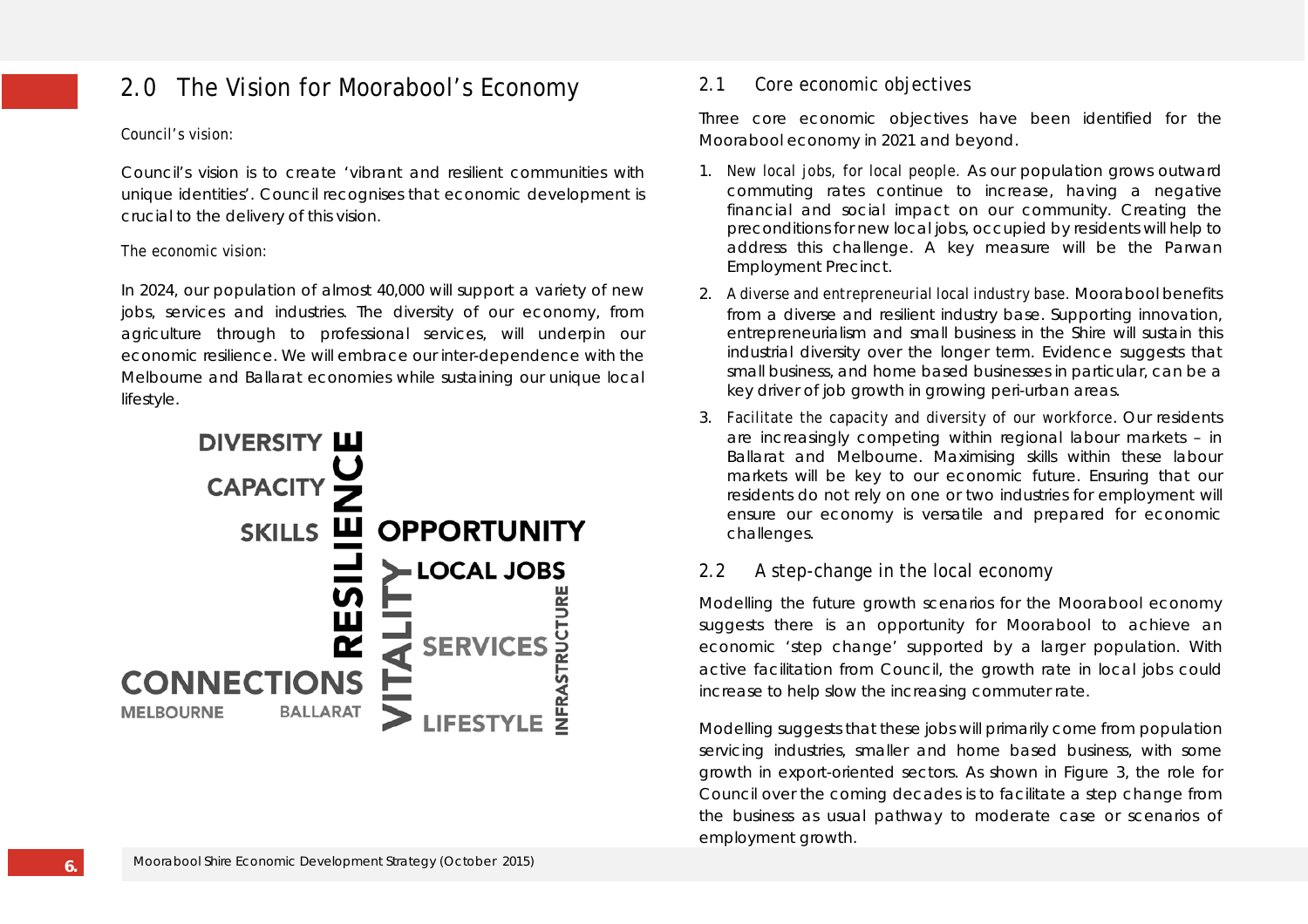

#### Figure 4 Future local employment scenarios for Moorabool Shire

#### Source: Geografia

#### 2.3 Economic targets

There is support for setting economic development targets at the local level.[1](#page-8-0) Targets provide a basis for defining local priorities, measuring the health and direction of the economy, and understanding the impact of programs and policies. Six aspirational economic targets have been identified for the Moorabool economy for the next decade and beyond. These targets (in Table 1) are based on achieving a 'step change' in the local economy, to bring it line with high performing peri-urban areas, as detailed in Section 2.2.

Moorabool Shire Economic Development Strategy (October 2015)

<span id="page-8-3"></span><span id="page-8-2"></span><span id="page-8-1"></span><span id="page-8-0"></span>Table 1 Economic targets for Moorabool

| Economic<br>Objective                              | <b>Measurable Target</b>                                        | <b>Moorabool</b><br><b>Shire 2011</b><br>(Actual) | Moorabool<br><b>Shire 2021</b><br>(Target) | <b>Moorabool</b><br><b>Shire 2041</b><br>(Target) |
|----------------------------------------------------|-----------------------------------------------------------------|---------------------------------------------------|--------------------------------------------|---------------------------------------------------|
| New local jobs<br>for local people                 | The number of local<br>jobs for each local<br>worker            | 0.47                                              | 0.46                                       | 0.52                                              |
|                                                    | The number of<br>workers commuting<br>outside the Shire         | 67%                                               | 68%                                        | 63%                                               |
| A diverse and<br>entrepreneurial                   | The diversity of local<br>industry <sup>2</sup>                 | 91.8%                                             | 91.8%                                      | 91.8%                                             |
| local industry<br>base                             | The number of<br>active, local small<br>businesses <sup>3</sup> | 2,200                                             | 2,800                                      | 3,700                                             |
| Facilitate the<br>capacity and<br>diversity of our | The number of<br>younger adults with<br>skills <sup>4</sup>     | 59%                                               | 61%                                        | 63%                                               |
| workforce                                          | The diversity of our<br>resident workforce <sup>5</sup>         | 92.2%                                             | 92.2%                                      | 92.2%                                             |

<sup>1</sup> See, for example, Victorian Government (2013) Inquiry into local economic development initiatives in Victoria

<sup>2</sup> Measured using the Herfindahl Index, Place of Work.

<sup>3</sup> Businesses with less than five employees and recent Business Activity Statement.

<sup>4</sup> Proportion of 25 to 34 year olds with Cert II qualification or above.

<sup>5</sup> Measured using the Herfindahl Index, Place of Usual Residence. This should be read in conjunction with the local unemployment rate to understand any structural changes in industries.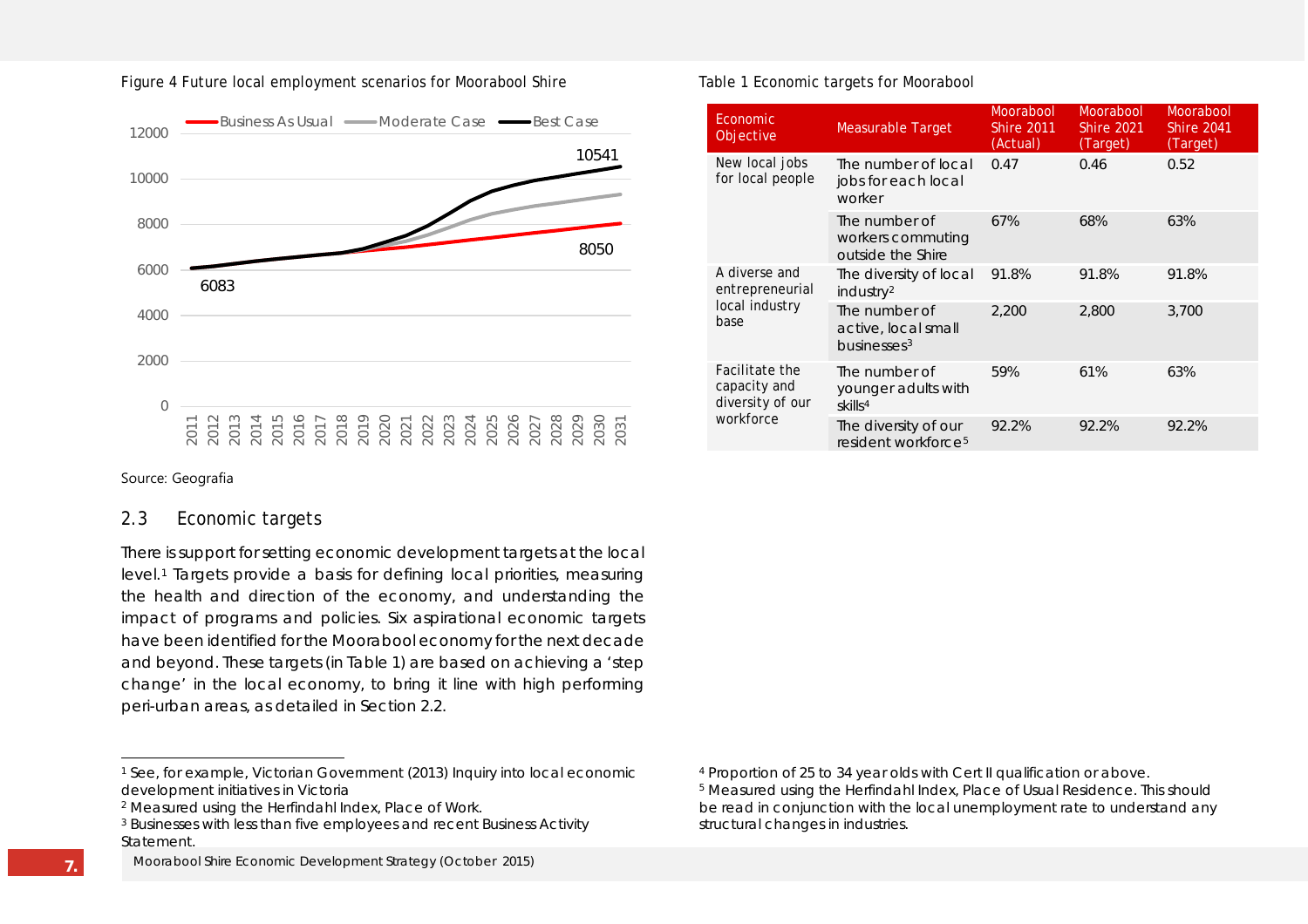## <span id="page-9-0"></span>3.0 Prospective Industries

Council's resources are finite, and there is a need to direct efforts towards leverage points in the economy. A number of industries have been identified for prospective growth (Table 2 and Figure 5), to help provide a framework for Council efforts.

Council's engagement with local business should adapt to the needs of each industry. When prioritising its action program, there are two types of investment that Council needs to consider:

1. Investment that would ordinarily happen in order to service local residents and businesses, given average local conditions (generally, population-serving industries such as retailing, health, school education and local services). Scenarios for the growth of the economy suggest that the vast majority of job growth will come from these sectors as a 'step change' occurs in the economy.

In these industries, Council's key role is as a facilitator – reducing barriers to growth, building capacity and connecting businesses. In export-oriented industries, especially those that are emerging, organic growth is less guaranteed. As a general principle, Council's role in these sectors extends to more proactive activities such as infrastructure investment, advocacy and marketing.

2. Investment in activities for which the area has a comparative or competitive advantage and where the products are largely consumed outside the area (generally, "export" industries such as farming, tourism, and parts of the manufacturing sector). Export industries are those that create wealth for the area rather than simply distribute it. However, we also note that workers are the key "export" of the Shire (in the form of commuters)[6.](#page-9-0)

Action on both key export and population-serving industries is required.

<sup>6</sup> Commuters generate an estimated \$500 million per year compared with, for example, farm income of around \$93 million per year.

Moorabool Shire Economic Development Strategy (October 2015)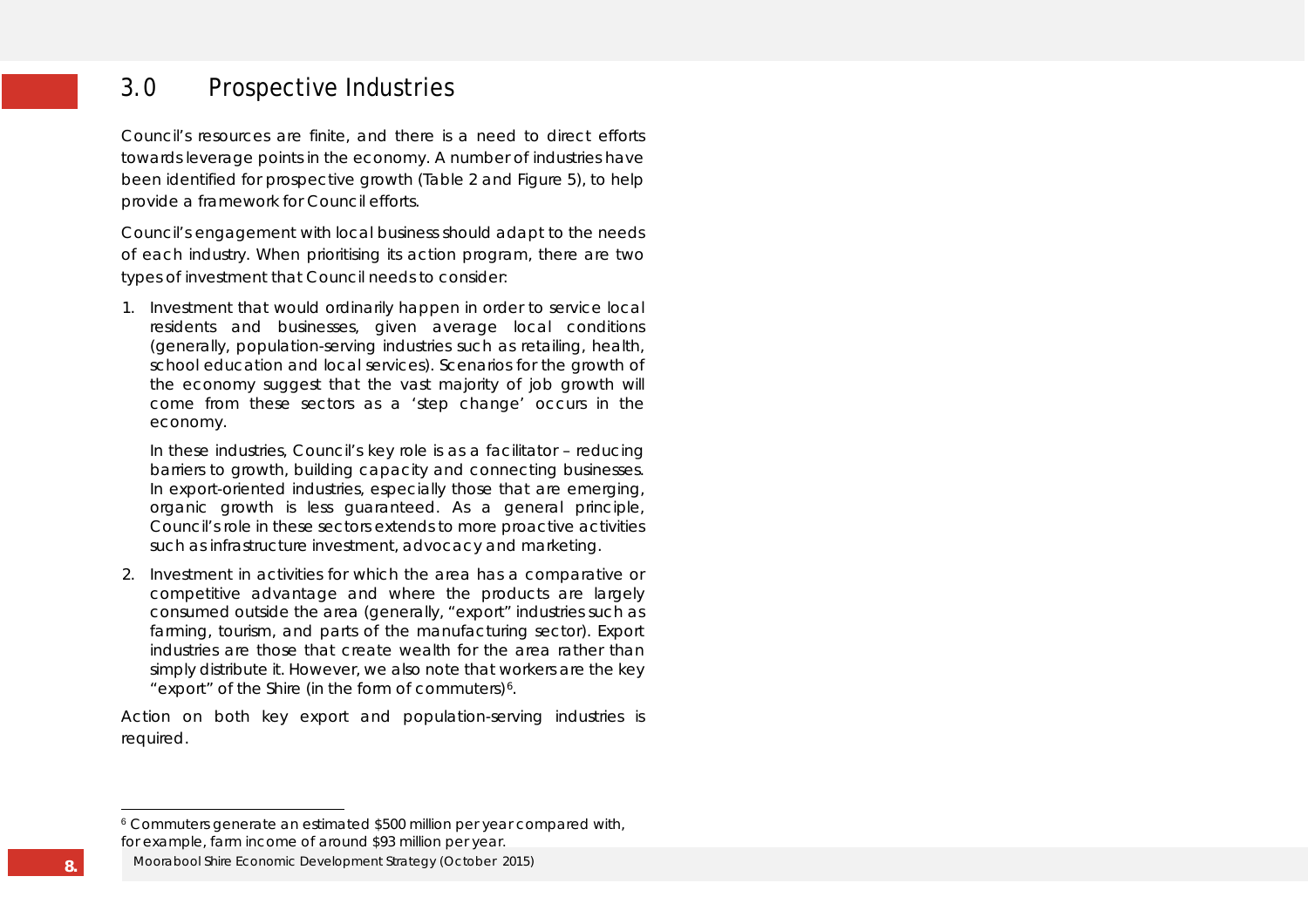#### Table 2 Prospective industries in Moorabool

| <b>Target industry</b>                       | Alignment of supply<br>chain and market                                                                               | Alignment of<br>infrastructure                                                                                   | Alignment of<br>workforce                                                                                                       | Projected sector<br>growth                                                            | Competition                                                                                          | Value                 | Major barriers to<br>growth                                                                                                                  |
|----------------------------------------------|-----------------------------------------------------------------------------------------------------------------------|------------------------------------------------------------------------------------------------------------------|---------------------------------------------------------------------------------------------------------------------------------|---------------------------------------------------------------------------------------|------------------------------------------------------------------------------------------------------|-----------------------|----------------------------------------------------------------------------------------------------------------------------------------------|
| Agribusiness<br>processing /<br>value adding | High - strong links to<br>local and regional<br>(western district)<br>agricultural<br>production and major<br>markets | Medium - good<br>transport and port<br>links (especially<br>Parwan), some<br>water and gas<br>constraints        | Medium - large base<br>of manufacturing and<br>agribusiness workers<br>across the wider<br>region, access to<br>metro workforce | High - predicted<br>state-wide growth<br>with global<br>demand                        | $High -$<br>competition<br>with regional<br>cities and<br>medium sized<br>regional centres           | High<br>value         | Infrastructure,<br>outside<br>awareness,<br>competition,<br>quantity of local<br>product                                                     |
| Agricultural<br>primary<br>production        | High - existing scale,<br>access to processors                                                                        | Medium                                                                                                           | Medium - universal<br>issue of ageing<br>workforce in ag.                                                                       | Medium - high<br>output growth,<br>limited job growth                                 | $Low - local$<br>producers well<br>positioned                                                        | High<br>value         | Workforce age,<br>investment                                                                                                                 |
| Professional and<br>business services        | High - proximity to<br>businesses in western<br>Melbourne, Ballarat                                                   | High - universal<br>NBN access in<br><b>Bacchus Marsh</b>                                                        | Medium - workforce<br>potentially attracted<br>by lifestyle                                                                     | High - significant<br>growth in wider<br>region based on<br>population growth         | Medium - high-<br>amenity peri-<br>urban areas                                                       | High<br>value         | Workforce skills,<br>office space, SME<br>capacity, outside<br>awareness                                                                     |
| <b>Health services</b>                       | High - local and<br>regional population<br>growth                                                                     | High - existing<br>infrastructure,<br>especially growing<br>hospitals                                            | High - large base of<br>resident workers in<br>health                                                                           | High - significant<br>demand increase<br>with ageing<br>population                    | Potentially high<br>- competition<br>from Melton as<br>it grows                                      | Quick<br>win          | Government and<br>private investment                                                                                                         |
| Retail                                       | High - local<br>population growth                                                                                     | Medium - some<br>transport<br>constraints                                                                        | High - large base of<br>younger resident<br>workers, low barriers<br>to entry                                                   | Medium - mixed<br>growth projections<br>across sub-sectors                            | Medium-<br>higher order<br>provision in<br>Ballarat, Melton                                          | Quick<br>win          | Infrastructure<br>constraints,<br>business<br>coordination, land                                                                             |
| Tourism                                      | High - alignment to<br>agriculture, proximity<br>to Melbourne                                                         | Medium - good<br>rail, road access,<br>limited<br>accommodation                                                  | Medium - reported<br>skills gaps locally and<br>regionally                                                                      | Medium-<br>changing tourism<br>trends and<br>preferences                              | $High -$<br>competition<br>with most other<br>peri-urban<br>areas, some<br>with developed<br>product | High<br>value         | Accommodation<br>and product offer,<br>coordination                                                                                          |
| Education                                    | Medium - local<br>population growth, no<br>local university or TAFE                                                   | Medium - no<br>university or TAFE<br>presence, but<br>private providers;<br>high quality local<br>Grammar school | High - large base of<br>resident workers                                                                                        | High - predicted<br>growth locally and<br>in region with<br>increasing<br>aspirations | High - potential<br>establishment of<br>new schools in<br>western<br>Melbourne                       | Long<br>term<br>value | Involvement of<br>schools in local<br>economy, lack of<br>TAFE/Higher Ed. in<br>the area, limited<br>engagement with<br>western<br>Melbourne |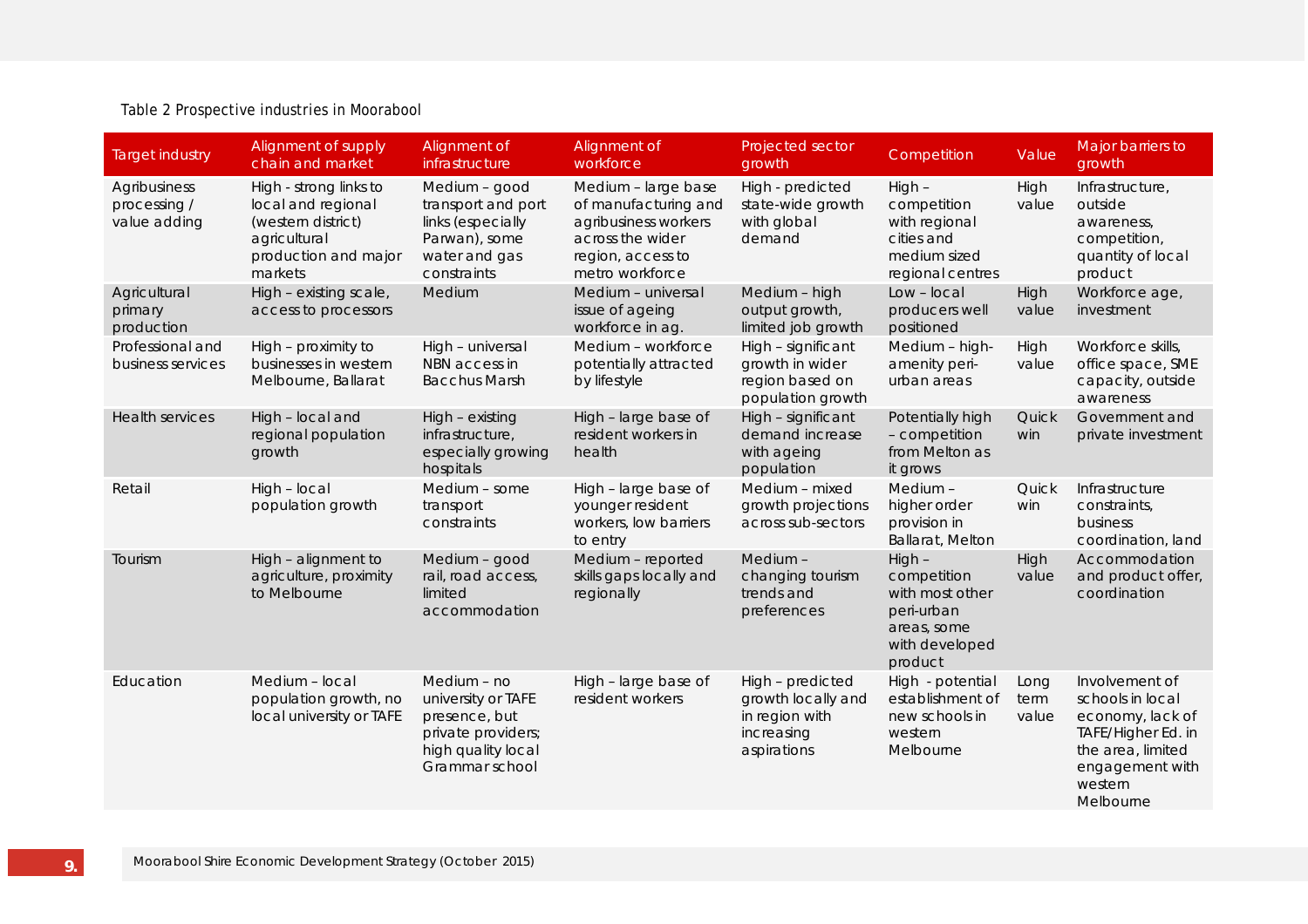*The prospective industries matrix highlights the preferred approach for Council's engagement with industry – recognising that different sectors have different needs, depending on their maturity and prospects. Where there are emerging segments, that do not yet have the significant local scale or momentum, Council is in the best position to actively attract outside investment and nurture the sector. Where there are more established strengths, Council is best positioned to support existing businesses and networks, while continuing to engage with industry to understand needs and barriers to growth. For industries with more modest medium-term prospects, Council can monitor and quickly respond to unexpected growth. Export oriented sectors are likely to require more active intervention than population servicing industries, where facilitation can produce 'quick wins'.* 

*This approach is not about 'picking winners', but is based on thorough analysis of existing industry trends, local assets, and regional links as detailed in the Background Report. Industry fortunes and needs are constantly in flux. Today's stagnant industries may evolve into 'unexpected winners' that Council should embrace and promote. Prospective industries should be regularly reviewed and monitored by Council.* 

#### Figure 5 Prospective industries matrix



*Source: Geografia, 2014: Qualitatively plotted, informed by analysis of location quotient, growth projections and discussions with stakeholders*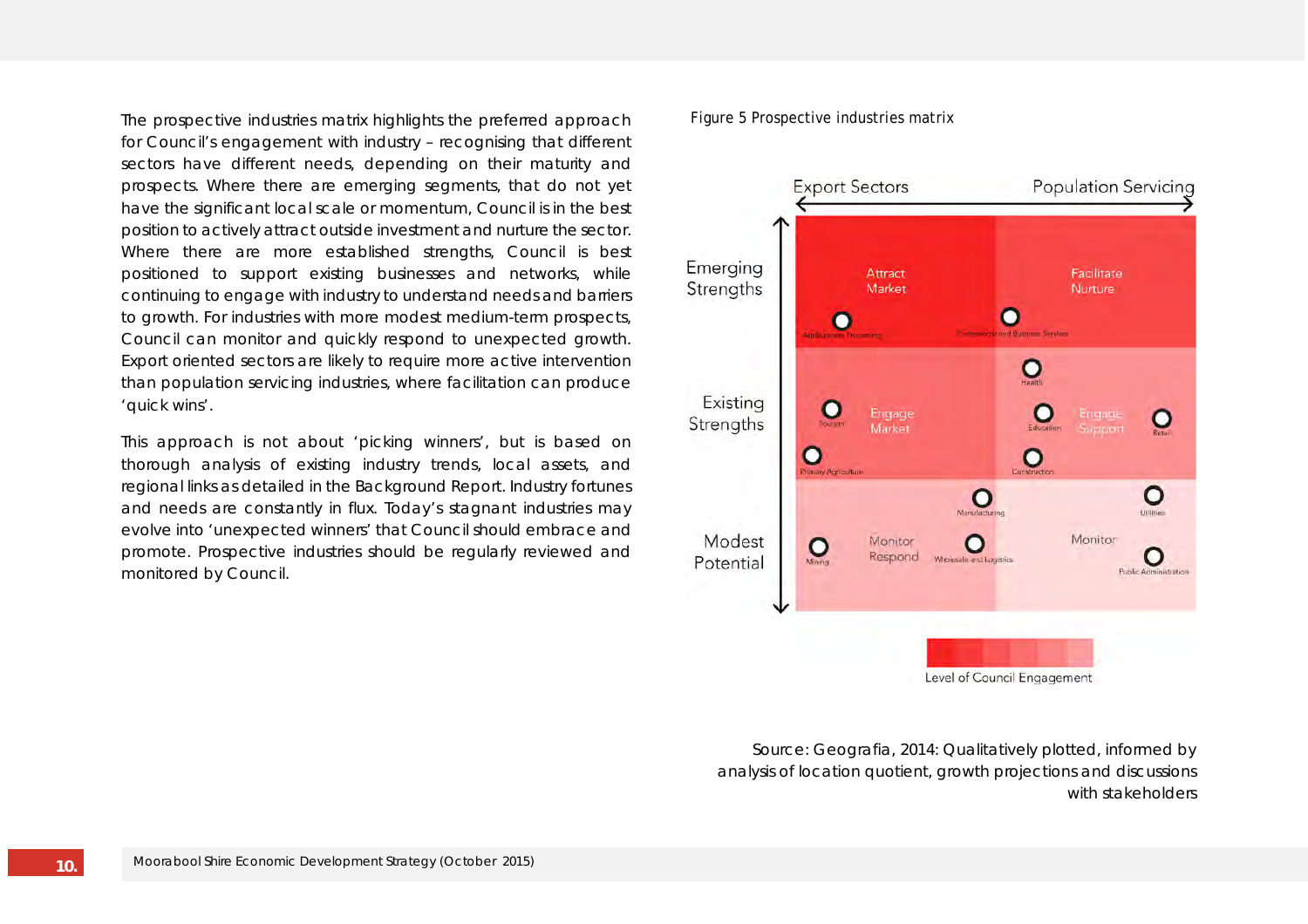## 4.0 Council's Role in the Economy

Four priority roles for Council in the economy have been identified based on significant input from local business and a review of best practice local economic development:

- 1. Engaging business and stakeholders
- 2. Facilitating investment
- 3. Developing business precincts
- 4. Building local lifestyle and amenity

A 'whole of Council' approach to economic development is essential if Moorabool's potential economic 'step change' is to be realised. For example, many initiatives identified in this Strategy relate to town planning, community leadership and development for example. A crucial role of the economic development strategy will be to ensure that our actions are coordinated across Council.

### 4.1 Engaging business and stakeholders

Council is a natural organiser in the local economy – few others have the incentive, mandate or relationships to lead local business. Council's engagement with the business community should focus on networking and capacity building, including innovation in the short to medium term. In the longer term, there is an opportunity to encourage self-organising amongst local business.

#### 4.2 Facilitating investment

By leading economic development in the Shire, Council should be seen as a champion of growth, rather than only a regulator. Council can facilitate investment in the Shire by providing certainty to business, marketing opportunities in the Shire, minimising regulatory delays, investing in enabling infrastructure, and advocating for investment. Together, these actions provide a business friendly environment that attracts outside investment to the Shire.

#### 4.3 Developing business precincts

Encouraging the development of business clusters and precincts will maximise supply chain integration, promote specialisation, and business collaboration. Key precincts have been identified at Bacchus Marsh Town Centre, Parwan, and Ballan Town Centre. Council can help 'seed' clusters through infrastructure investment, marketing and business networking. These precincts should provide the focal point for investment and Council intervention in the economy. Facilitating new investment in population servicing precincts, such as Bacchus Marsh Town Centre, will be key to achieving the Shire's economic 'step change'. Unlocking the potential for private agribusiness investment in the Parwan precinct, through infrastructure provision, will be critical to adding higher value, export oriented jobs in the Shire.

## 4.4 Enhancing local lifestyle and amenity

The liveability of the Shire is key to attracting higher value workers and businesses. Aspects such as housing, skills, transport, access to community infrastructure, culture, health, the natural environment and social capital all influence the economic sustainability of Moorabool. Enhancing local liveability in the face of rapid population and economic growth will be a key role for Council. Ongoing planning and the implementation of Moorabool 2041 (M2041) will be critical to realising liveability in the Shire.

M2041 is a whole of Council framework that is designed to drive decision-making by Council, co-ordinate actions of agencies and manage community expectations in terms of the future of both rural and urban areas of the Shire. It is a response to growth pressures across the Shire, and is not limited to a land use strategy.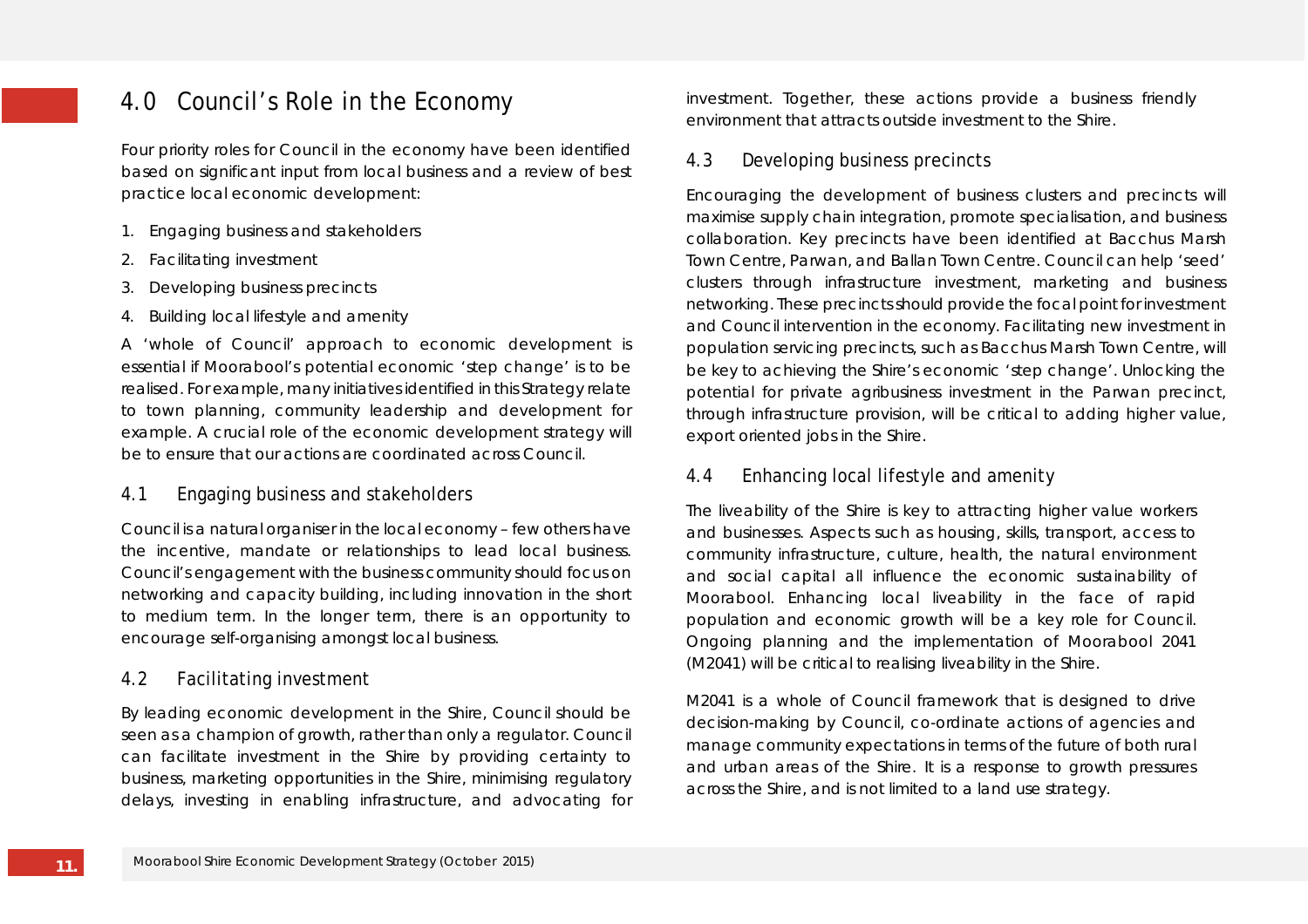M2041 consists of a framework with key principles, objectives, strategies and actions which define boundaries for growth, the services to be provided (social and community services as well as physical built infrastructure) for the next 25 years. It focuses on how to manage growth and how towns can utilise services as a network of towns. There is a growing recognition of existing gaps and how these will be addressed (i.e. roads, open space, recreation reserves, community facilities, and inadequate retail offer). M2041 is concerned with how services and the building blocks of growth, especially infrastructure, are to be funded.

In partnership with the MPA, Council is looking at services required to cope specifically with pressure in the Bacchus Marsh district, what role agencies will play, and what developers will need to fund. Expected outcomes are:

- 1. A Growth Framework Map identifying opportunities for Bacchus Marsh to 2041 with strategic sub-components of a) housing strategy, b) retail strategy, c) industrial Strategy and community infrastructure plan.
- 2. An infrastructure delivery map in concert with key agencies on delivering infrastructure to support growth and enhance functionality of existing urban areas.
- 3. A Supporting Growth Management Strategy that supports these initiatives.

Within a peri-urban context, pressure for growth is often 'patchy' and location specific. Council's Moorabool Small Towns and Settlement Cluster Strategy - Context Report looks beyond current level of service to include accessibility and resilience within the towns and villages of the Shire. Current work in this area providing input into Moorabool 2041 identifies:

a) which settlements have the basic building blocks (infrastructure, positive drivers of change) to grow and expand their population offer services to other settlements, and

b) which have significant limitations to growth.

The Moorabool 2041 Strategy Framework is shown at Attachment A to this EDS.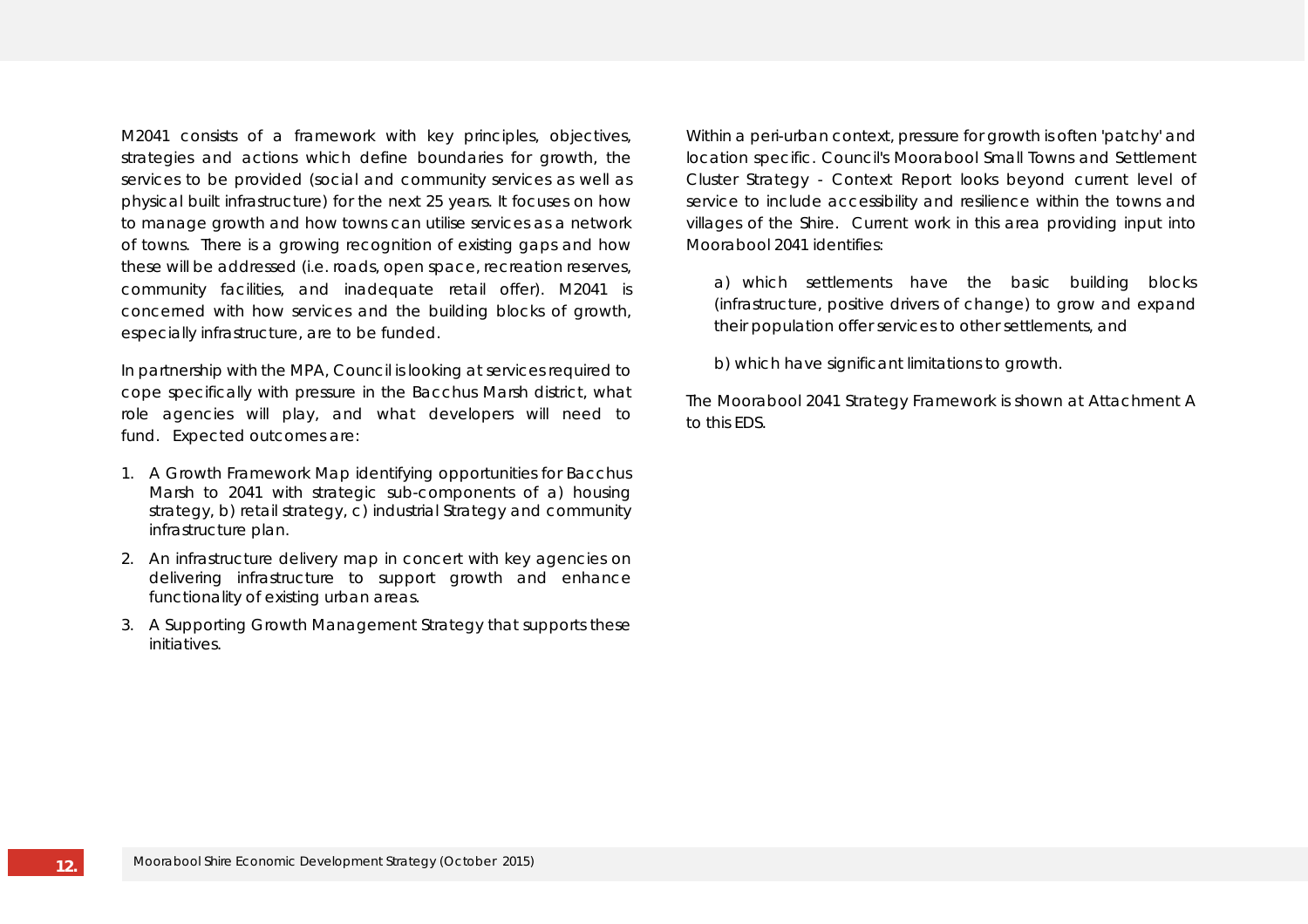## 5.0 Engaging Business and Stakeholders

There are limited opportunities for business to engage with Council, and with each other, especially in Bacchus Marsh. Many businesses have expressed their desire to builder strong relationships with each other and with Council.

This Strategy encourages a progressive approach to engaging with local businesses. In the first instance, there is a need to build trust between Council and local businesses, through ongoing networks built over several years. As this trust develops, there is greater opportunity to move Council's focus toward building the capacity of local businesses to participate in a growing and transitioning economy. In the long-term, the aim should be to achieve a local economic partnership, where businesses take a more active role in setting the direction of the local economy, including priorities.

#### 5.1 Business networking

Formal and informal business networks help the local economy by promoting business-to-business trade, reducing supply chain leakage, creating local business alliances, and sharing knowledge amongst peers. Business networks, such as the Ballan and District Chamber of Commerce, provide Council with a key opportunity to engage and understand the needs of local business. They are integral to business engaging with Council beyond a 'roads, rates, rubbish and regulation' role.

As Bacchus Marsh transitions toward a more urban economy, the needs of businesses will change. In urban areas, many businesses often prefer to engage in informal networking events, rather than more formal groupings (e.g. business chambers). These informal networks reflect more fluid business connections, and the decreasing importance of geography to their business.



A number of principles should underpin Council's business network facilitation:

- Minimise the barriers to participation reduce formality and time requirements.
- Be engaging provide social and learning opportunities at events.
- Be relevant encourage small groups with shared interests as well as larger, general events.
- Continuity give businesses time to build relationships and trust.
- Embrace regional groupings where regional business groupings make sense, embrace and support them.
- Lead digital innovation lead by example, and communicate with businesses through electronic means and social media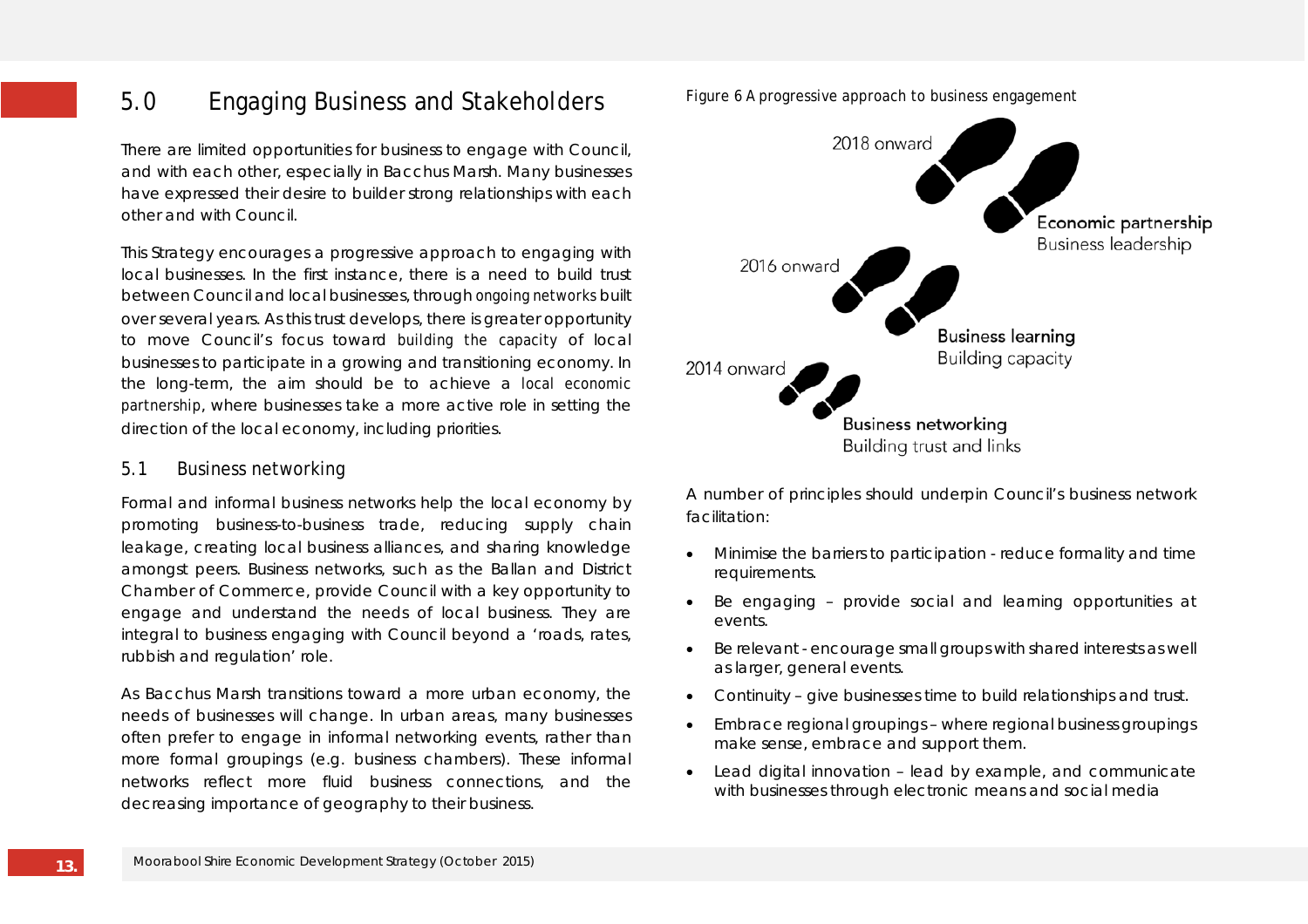Priority business networks, that would best support higher value, prospective industries identified in Section 3, include:

- Agribusiness
- Professionals and home based businesses
- Tourism
- Retail traders in Bacchus Marsh and Ballan, considering the importance of trader cooperation to functioning retail precincts.

As large organisations with existing networks, the health services and hospitals in the Shire are in the best position to lead any specific business networks in this sector. Existing Local Learning and Employment Networks (LLENs) provide an existing conduit for education, skills and job seeking services in the Shire.

## 5.2 Building business capacity

Capacity building is about helping local businesses develop the skills required to compete in the rapidly changing economy. Consultation revealed that many businesses require greater support to navigate technology changes and to take advantage of growing markets.

Priorities for building the capacity of local businesses, that address barriers identified through consultation and analysis include:

- Technology/ICT capacity
- New marketing techniques including social media
- General skills for small and home based businesses
- Agricultural and land practices on smaller farms
- Staff recruitment and staff development practices

As well as workshops, targeted outreach activities can help engage businesses that might require support in priority sectors.

## 5.3 A local economic partnership

In the longer term, a local economic partnership would prioritise business and stakeholder leadership in local economic development. The partnership approach might take many forms – such as a separate organisation at arms' length from Council, or partnership committees based around different sectors (e.g. retail, tourism, and agribusiness) or interests (e.g. Bacchus Marsh Town Centre, Parwan).

Business and other stakeholders (e.g. educators) would have a greater influence over decision making about economic planning, training and capacity building needs, Council services to business, priority projects, and advocacy.

## 5.4 Embracing regional networks

The local economy of Moorabool operates in a wider environment that does not recognise municipal boundaries. This is clear when we consider that 67% of resident workers commute to jobs outside the Shire and that local farmers, and food producers, for example, operate in national and international markets.

In the eyes of state and federal government, Moorabool falls within the Central Highlands Region (extending from Bacchus Marsh to Ararat). However, the Moorabool economy is increasingly integrated with western Melbourne. There are also imbalances between regional funding and the classification of Moorabool Shire.

Despite this, there are currently limited avenues for Council to engage and participate in the western Melbourne economy. Council will need to embrace the western Melbourne economy and nurture links to western metropolitan councils and regional groupings. The communities within Moorabool can retain separate social networks and identities, but the need for greater economic integration will become vital over the next decade.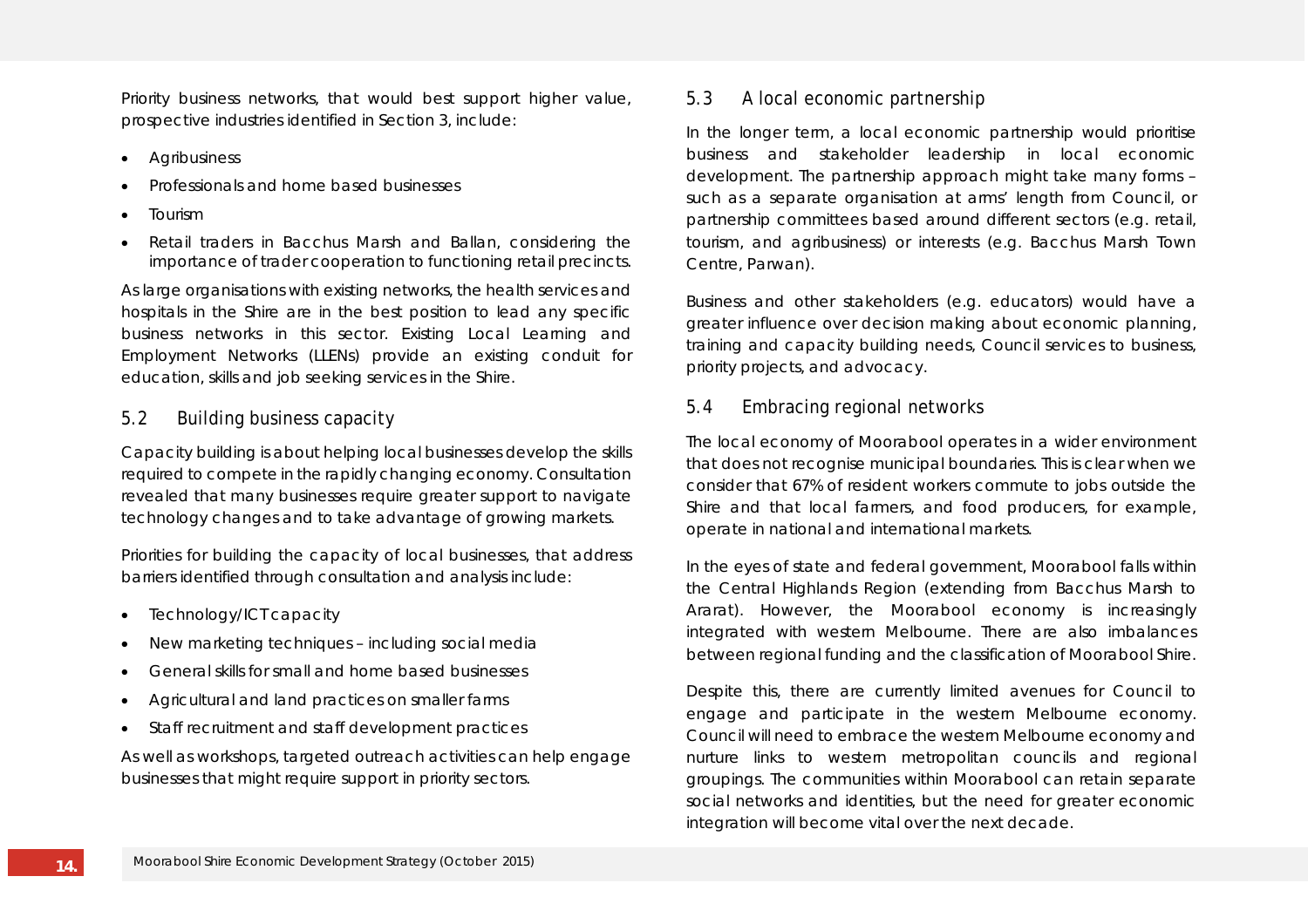Priorities for engaging with both the western Melbourne and Central Highlands regions include:

- Workforce, labour market and skills planning and delivery which both generally occur at the regional level. This includes engagement with Brimbank/Melton LLEN, Highlands LLEN, and the RDV Grampians Workforce Development initiative.
- Cultivate regional business networks focused on specific sectors (the Central Highlands Agribusiness Forum is a good example of existing networks).
- Exploring opportunities with the City of Melton to respond to issues and opportunities in sectors that are closely linked between the two areas. For example there is a strong relationship between the two areas in terms of supply chain, customers, and workers in the construction sector.
- This may also include participation in the Western BACE, a business incubator being developed in Melton, which will provide assistance to start-up businesses from across the region, including Moorabool. Over time, if this model of small business assistance proves successful, there may be opportunities to develop similar or satellite facilities in Moorabool.
- General engagement with groups such as Lead West and RDA Melbourne West, as well as the Grampians RDA.
- Engagement with regional tourism networks, such as Daylesford and Macedon Ranges Regional Tourism Board, Ballarat and Destination Melbourne.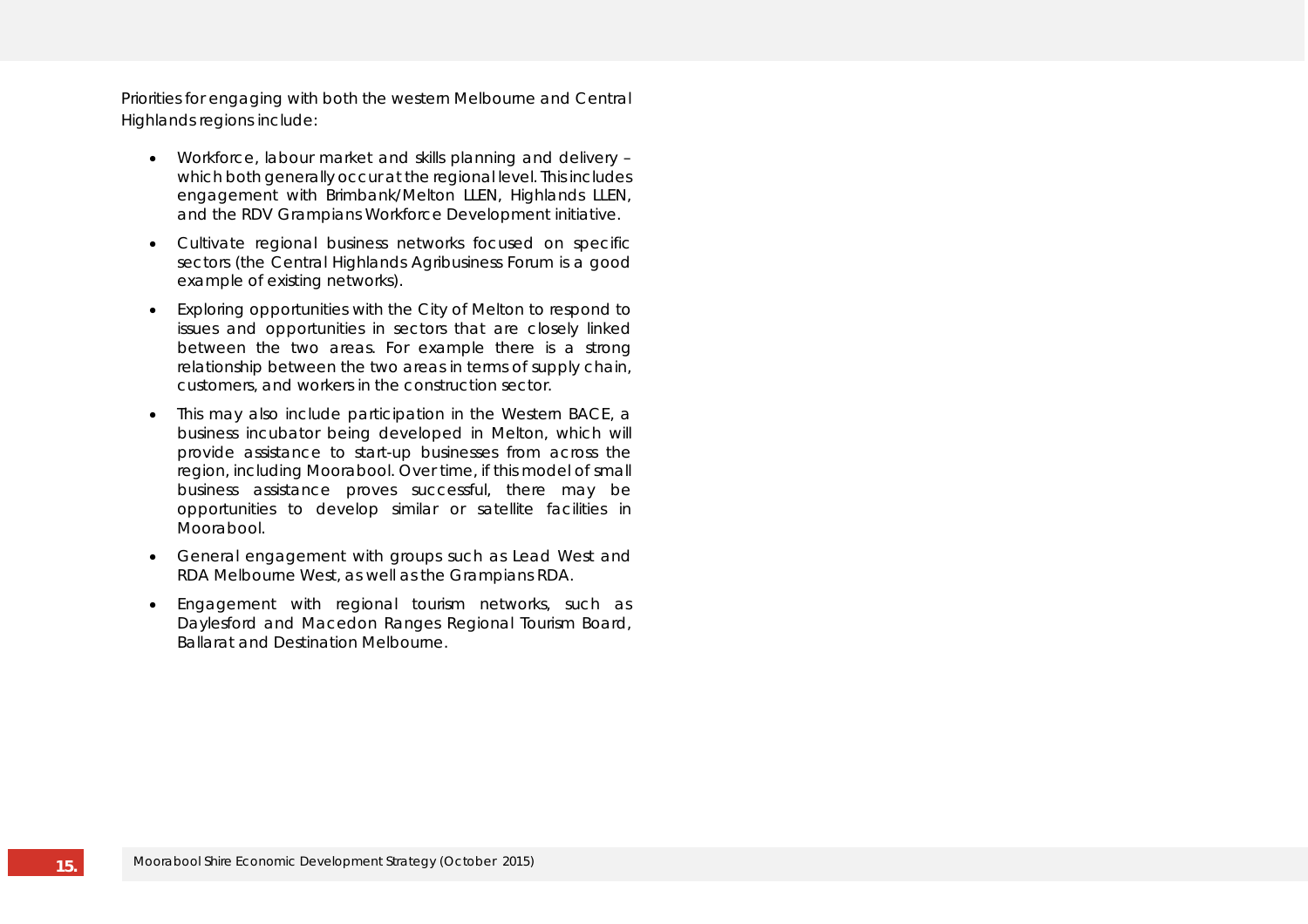## 5.5 Initiatives

| #  | Initiative                                                                                      | <b>Description</b>                                                                                                                                                                                                                                                                                                                                                                                         | Rationale                                                                                                                                                                                                                                                               | Measure of success                                                               |
|----|-------------------------------------------------------------------------------------------------|------------------------------------------------------------------------------------------------------------------------------------------------------------------------------------------------------------------------------------------------------------------------------------------------------------------------------------------------------------------------------------------------------------|-------------------------------------------------------------------------------------------------------------------------------------------------------------------------------------------------------------------------------------------------------------------------|----------------------------------------------------------------------------------|
|    | Establish an online<br>communication<br>channel with<br>business and<br>investors               | Establish an online or social-media presence targeted<br>specifically at the information needs of businesses -<br>both local and prospective businesses.                                                                                                                                                                                                                                                   | Limited existing opportunities for obtaining<br>information about the local business context.<br>An opportunity for Council to lead by example<br>and promote the use of the Internet as a key<br>communications medium for local businesses.                           | Number of local businesses<br>reached through online<br>updates and social media |
| 2. | Support a regular<br>business networking<br>event in Bacchus<br>Marsh                           | Host a regular business breakfast event or similar (every<br>few months) providing an opportunity for local<br>businesses to socialise, and learn from a keynote<br>speaker. Continue to support the Ballan Chamber of<br>Commerce.                                                                                                                                                                        | Limited opportunities for businesses to connect<br>in the eastern areas of the Shire.                                                                                                                                                                                   | Number of unique<br>businesses engaged in<br>events                              |
| 3. | Establish<br>sector/interest<br>specific local<br>business networks                             | Establish local business networks for sectors that have<br>been identified as being key to the prospects of the<br>Moorabool economy - agribusiness, professional and<br>business services, home-based businesses, and retail<br>(Bacchus Marsh and Ballan). Continue to support the<br>Ballan Chamber of Commerce as a key network in the<br>central areas of the Shire.                                  | Lack of business networks available in the<br>eastern areas of the Shire, despite an interest<br>from businesses. A need to establish trust and<br>relationships with local businesses before<br>building capacity or encouraging greater local<br>business leadership. | Number of unique<br>businesses engaged in<br>local networks                      |
|    |                                                                                                 | Support a home based business network through the<br>establishment of a data-base of small and home-<br>based businesses in this sector; provide a series of<br>updates; create an online communication medium.                                                                                                                                                                                            |                                                                                                                                                                                                                                                                         |                                                                                  |
| 4. | Consider early<br>establishment of<br>retailers groups in<br><b>Bacchus Marsh and</b><br>Ballan | Provide support for retail networks to quickly mature<br>into more formal advisory or decision-making groups.<br>Assist the formation of a traders' organisation for<br>Bacchus Marsh town centre by providing initial<br>administrative support. If required, assist the formation<br>of a sub-committee of the Ballan and District Chamber<br>of Commerce to provide a voice for town centre<br>traders. | The town centres need to function as coherent<br>entities in order to compete effectively for<br>resident spending and continue to underpin<br>liveability in the Shire.                                                                                                | Number of retailers<br>engaged in local<br>economic development                  |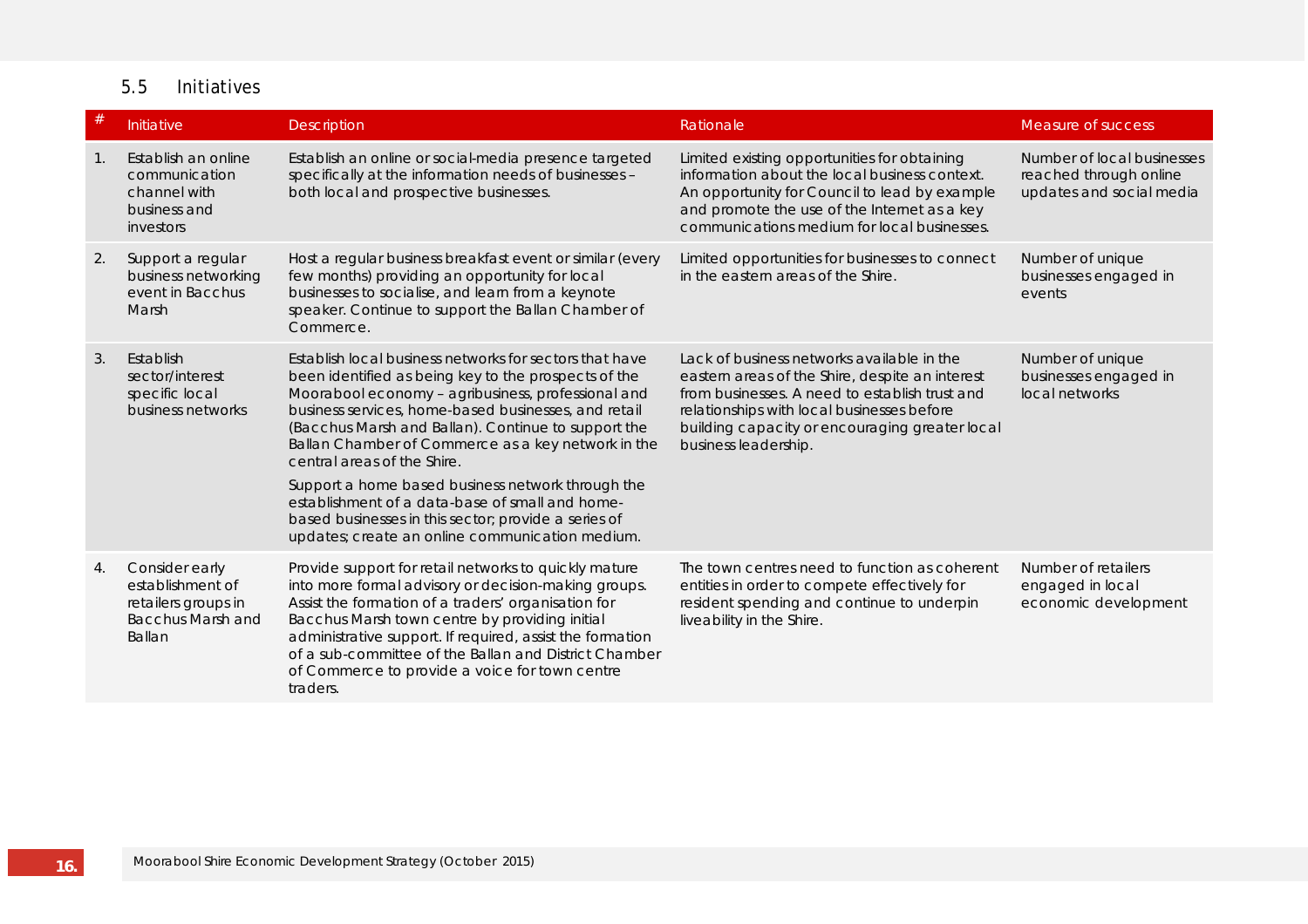| #  | Initiative                                                                                        | <b>Description</b>                                                                                                                                                                                                                                                                                                                                                                                                      | Rationale                                                                                                                                                                                                                                                                      | Measure of success                                                                                            |
|----|---------------------------------------------------------------------------------------------------|-------------------------------------------------------------------------------------------------------------------------------------------------------------------------------------------------------------------------------------------------------------------------------------------------------------------------------------------------------------------------------------------------------------------------|--------------------------------------------------------------------------------------------------------------------------------------------------------------------------------------------------------------------------------------------------------------------------------|---------------------------------------------------------------------------------------------------------------|
| 5. | Explore opportunities<br>to participate in<br>regional groupings in<br>western Melbourne          | Explore opportunities for Council and key local<br>stakeholders and businesses to participate in the<br>regional groupings in western Melbourne, including:<br><b>RDA Melbourne West</b><br>$\bullet$<br><b>Lead West</b><br>$\bullet$<br><b>Brimbank-Melton LLEN</b><br>$\bullet$<br>Continue to participate in relevant groupings in the<br>Central Highlands and Ballarat regions                                    | Moorabool's economy is increasingly<br>integrated with the western Melbourne<br>economy. The fortunes of residents are<br>increasingly dependent upon this wider region.<br>Regional participation is particularly important<br>in influencing labour market/workforce issues. | Frequency of participation<br>in western Melbourne<br>regional groupings                                      |
| 6. | Plan and implement<br>a business skills<br>development<br>program                                 | Use newly established networks to understand the<br>business skills needs of local businesses. Plan an<br>ongoing business skills program that responds to the<br>key barriers in prospective sectors - such as ICT<br>capacity, marketing techniques, staff recruitment and<br>development, home based business needs. Council<br>may seek assistance in the delivery of these programs<br>from outside organisations. | Business capacity is considered a key barrier<br>smaller businesses benefiting from local and<br>regional population growth, and the ability to<br>respond to a 'step change' in the local<br>economy.                                                                         | Number of local businesses<br>engaged in business skills<br>activities                                        |
| 7. | Explore economic<br>development<br>initiatives in<br>partnership with<br>neighbouring<br>councils | Work with neighbouring councils to identify<br>opportunities for economic development partnerships.<br>Potential partnerships could include business-<br>networking events that encourage regional business<br>connections, or joint marketing.                                                                                                                                                                         | Many local businesses seek to benefit from<br>rapid growth not just locally, but also in the<br>wider region. A need to respond to economic<br>integration.                                                                                                                    | Number of joint economic<br>development initiatives or<br>programs between<br>Moorabool and other<br>councils |
| 8. | Plan and implement<br>a local economic<br>partnership                                             | In partnership with local businesses and stakeholders<br>explore opportunities to develop a business-led local<br>economic partnership.                                                                                                                                                                                                                                                                                 | Local economic partnerships ensure that<br>Council more directly responds to the needs of<br>local businesses, industry and other<br>stakeholders.                                                                                                                             | Number of businesses and<br>stakeholders engaged in<br>local economic<br>partnership planning.                |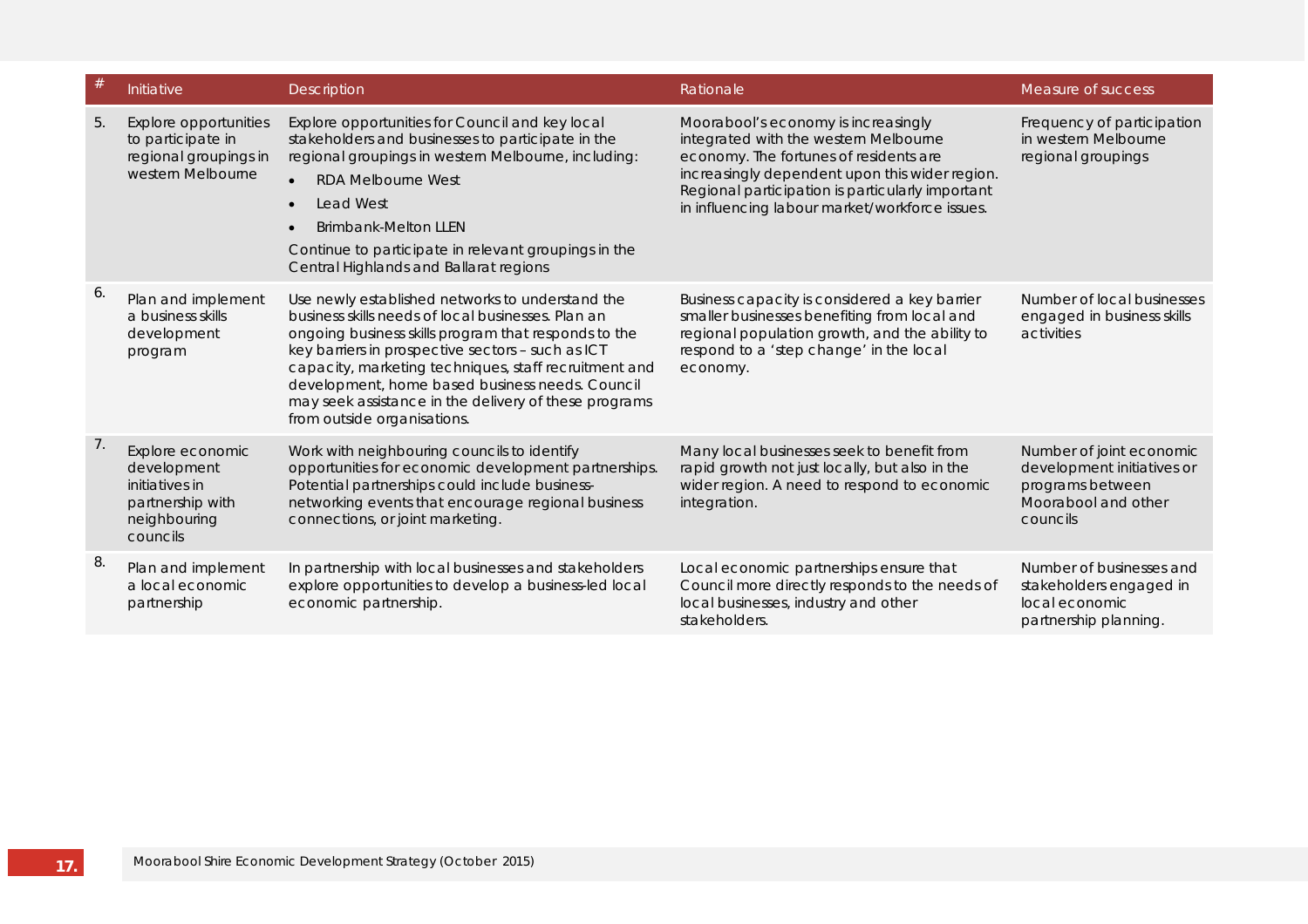## 6.0 Attracting Investment to Moorabool

Facilitating investment requires action across a wide range of Council services, including land-use planning, infrastructure investment and community planning. It is a whole of Council responsibility. This section summarises the role of, and priority actions for, Council to attract investment. The actions have been informed by the analysis of prospective industries in the Shire (see Section 3).

Attracting investment to the Shire can extend to major enterprises, as well as individual entrepreneurs or small businesses. Investment attraction can seek to attract outside investment into the area, or to contain local investment within the Shire.

## 6.1 Awareness and marketing

Council has established previous campaigns and brands to market the Shire – including the 'life was meant to be easy' brand, and live, work, and invest website. These campaigns help differentiate the Shire and provide a strong base to build outside awareness about local opportunities.

As the Moorabool economy becomes increasingly integrated with the western Melbourne economy, new opportunities will arise for investment within the context of this wider region. Creating awareness within the western Melbourne business community about the advantages of the Shire should be considered a marketing priority over the coming years.

Efforts should be targeted toward the key prospective industries– that is those that will facilitate a 'step-change' in the Moorabool economy. Priority sectors for preparing targeted marketing material include agribusiness, retail, aged care and healthcare, land development opportunities, and professional and business services.

Each sector will have different information needs – for example, aged and health care providers will have a particular interest in land prices, access to major centres and demographic information. Professional and business services will have an interest in NBN access, availability of office space and rail access. The existing 'life was meant to be easy' campaign is particularly responsive to the needs of the home-based business sector that can be attracted to Moorabool, but requires review in the coming years.

### 6.2 Facilitating development approvals

Development approval is a key statutory role for Council and is a crucial hurdle for investors. Council has a responsibility to ensure that new investment meets the requirements of the planning scheme, which balances economic, social and environmental factors. Nevertheless, Council is committed to ensuring that job-creating investment is treated expeditiously. Council has introduced a case management approach to development applications that involve job-creating investments. Pre-application meetings are strongly encouraged to ensure that the necessary information can be generated and to provide proponents with initial design advice.

Development approval is the end point of the planning process. Identifying appropriate land-uses for areas is the role of strategic planning, through the Moorabool 2041 process and policies such as the Rural Growth Policy. Whilst Moorabool has strategic plans in place for its key towns, these must be revisited from time-to-time in order to accommodate changing circumstances, particularly in an era of growth. Strategic planning for Moorabool's key towns should be revisited regularly to ensure it responds to changing circumstances and will capitalise on emerging economic opportunities. Strategic planning documents can provide guidance to the private sector about the opportunities available in the Shire by specifically identifying areas for potential investments.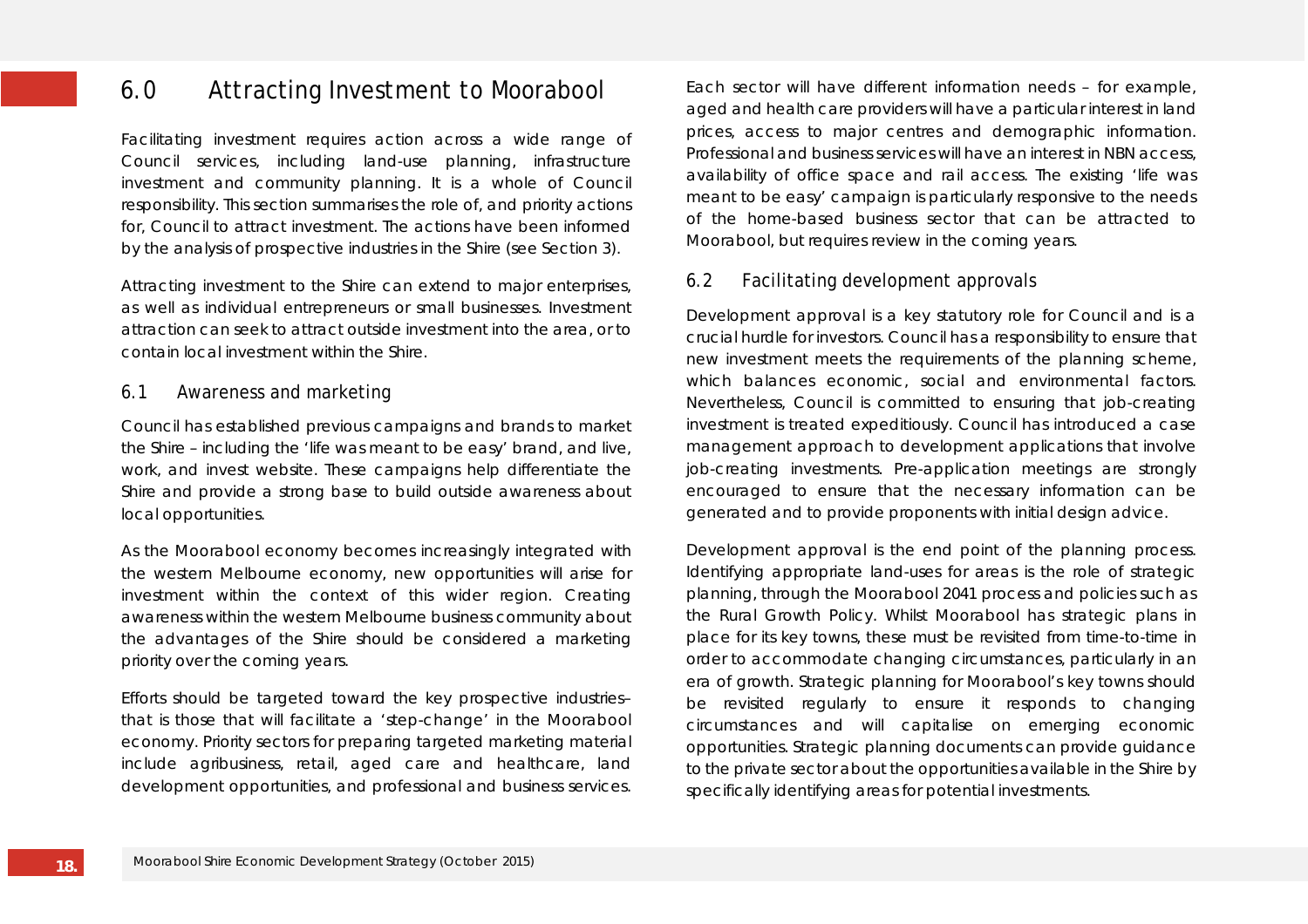Council has agreements in place with the Metropolitan Planning Authority to provide planning assistance in order to accommodate growth. This presents an opportunity for Council to seek resources to improve the planning and urban design of its main townships.

## 6.3 Enabling Infrastructure

A key attractor of industry in the Shire is the availability of enabling infrastructure, such as gas, water and telecommunications. Infrastructure shortfalls in some areas have been identified as potential barriers to investment in these areas.

Many infrastructure requirements are within the domain of state and federal government and Council has an advocacy role to play in attracting state and federal investment, including:

- Undertaking feasibility studies or cost-benefit analysis of infrastructure priorities.
- Providing representations to state and federal government.
- Committing to co-funding infrastructure priorities.
- Exploring alternative models of provision for example private provision, or using the ratings system special charges to help capture the private sector value of any public investment.
- Advocating for sewage and water infrastructure in Wallace/ Bungaree.
- Advocating for infrastructure investment in the Parwan area.

Council's annual advocacy document will continue to be updated to reflect the priority infrastructure needs of the Shire.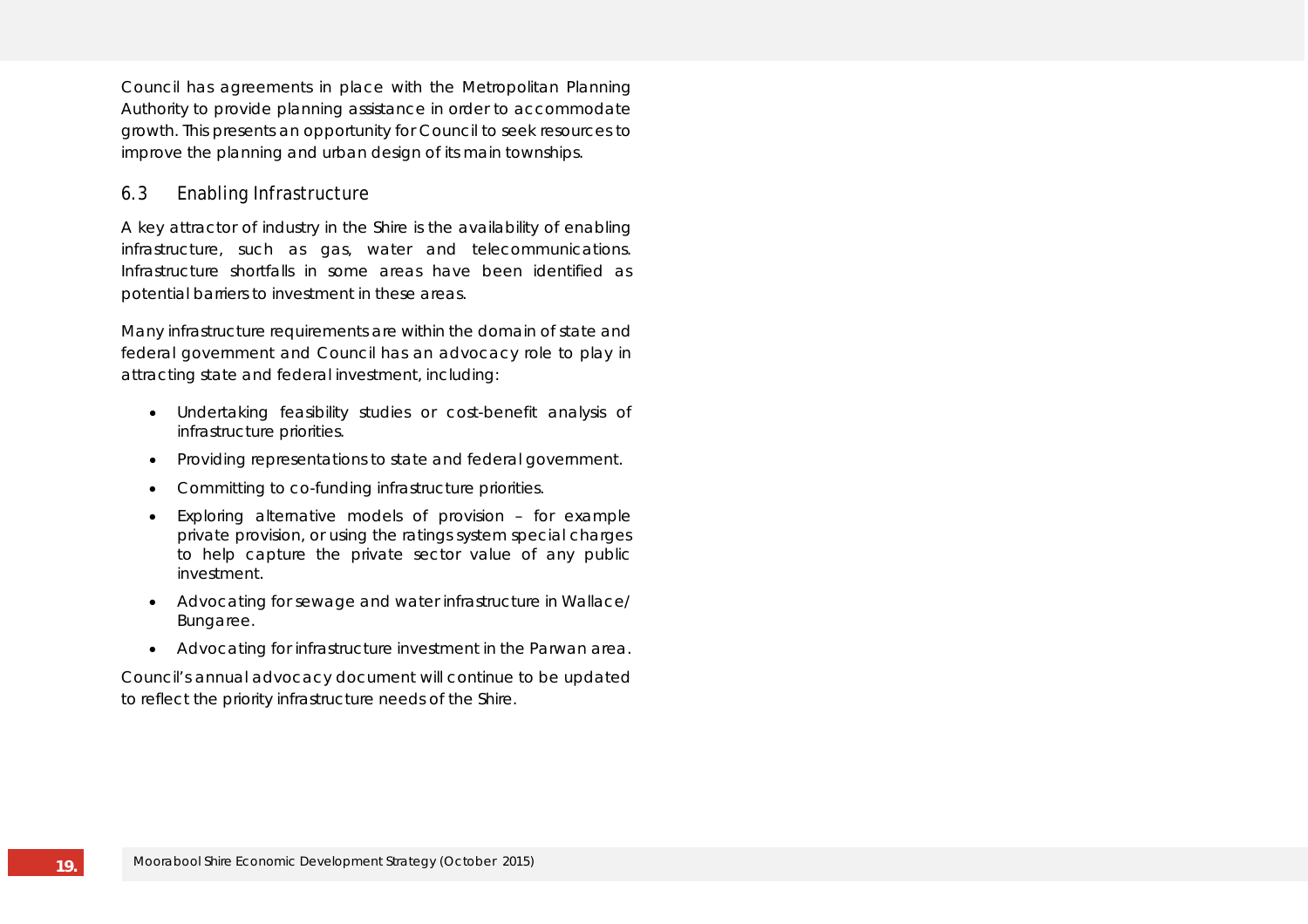| #              | Initiative                                                                                                                | <b>Description</b>                                                                                                                                                                                                                                                                                                                                                                                                                                                                                                                                                                                                                                                                              | Rationale                                                                                                                                                                                                                                                                                       | Measure of success                                                                               |
|----------------|---------------------------------------------------------------------------------------------------------------------------|-------------------------------------------------------------------------------------------------------------------------------------------------------------------------------------------------------------------------------------------------------------------------------------------------------------------------------------------------------------------------------------------------------------------------------------------------------------------------------------------------------------------------------------------------------------------------------------------------------------------------------------------------------------------------------------------------|-------------------------------------------------------------------------------------------------------------------------------------------------------------------------------------------------------------------------------------------------------------------------------------------------|--------------------------------------------------------------------------------------------------|
| $\mathbf{1}$ . | Investigate investment<br>options to support the<br>long-term sustainability<br>of farms in the Shire                     | Options could include:<br>Investigating mechanisms for discussing farms in order to<br>ensure productive land is used and maintained<br>including being a broker for cooperative farming.<br>Working with farmers groups to improve the potential for<br>income generation through innovations such as holiday<br>home rentals, and sustainable energy.                                                                                                                                                                                                                                                                                                                                         | Better utilisation of farm capacity will<br>generate more production for local<br>processing and increased support for<br>local services, leading to more jobs.<br>Supplementary farm income will<br>support long-term sustainability of the<br>sector.                                         | Value of new farming<br>investment in the Shire.                                                 |
| 2.             | Support agricultural<br>exports through<br>marketing and networks                                                         | Work with the Central Highlands Agribusiness Forum<br>$\bullet$<br>(CHAF) to initiate and participate in food-based trade<br>missions (both incoming and outgoing)<br>Establish exporters data-base; identify intending<br>$\bullet$<br>exporters; create events to attract exporters; further<br>develop networks                                                                                                                                                                                                                                                                                                                                                                              | Exports generate wealth for the Shire,<br>with the strong potential for more<br>local jobs. Duplication of<br>accreditation and quality control<br>processes adds unnecessarily to the<br>costs of local producers                                                                              | Value of exports from<br>the Shire                                                               |
| 3.             | Continue to advocate<br>for investment in<br>infrastructure that will<br>enable private<br>investment in key<br>precincts | This includes:<br>Working with Parwan land-holders to develop a 'whole<br>of government' service-plan for the provision of natural<br>gas to the area.<br>Working with Western Water in assessing the feasibility of<br>supplying recycled water to the Bacchus Marsh<br>irrigation district and surrounds.<br>Advocating for gas and telecommunications provision<br>to the Ballan Industrial Estate.<br>Advocating for the upgrade of existing water<br>$\bullet$<br>infrastructure in Bacchus Marsh and district to drive<br>efficiencies and balance demands for residential and<br>agricultural uses of water.<br>Advocating for the expansions of the agriculture<br>irrigation district. | Reduction of costs will improve levels<br>of investment in Parwan. Improving<br>the productivity of farmland will<br>create more local jobs                                                                                                                                                     | Delivery of<br>infrastructure<br>investments                                                     |
| 4.             | Continue to support<br>channels that market<br>local produce more<br>directly to consumers                                | This includes:<br><b>Supporting Ballan Farmers Market</b><br>Working with farmer networks to gauge capacity to sell<br>direct to consumer<br>Working with the local food sector to promote<br>$\bullet$<br>investment in and visitation to regional produce outlets<br>including delicatessens, specialty food stores, farm gate<br>retailers, cafes and restaurants.                                                                                                                                                                                                                                                                                                                           | The Farmers Market stimulates tourism<br>and provides income for farmers.<br>Improving farm incomes will<br>safeguard productive land, create<br>local jobs and sustain local services<br>Investment in food outlets creates<br>jobs, generates visitation and<br>supports local food producers | Increase in visitation<br>Improvement in farm<br>incomes<br>Increase in cafés and<br>restaurants |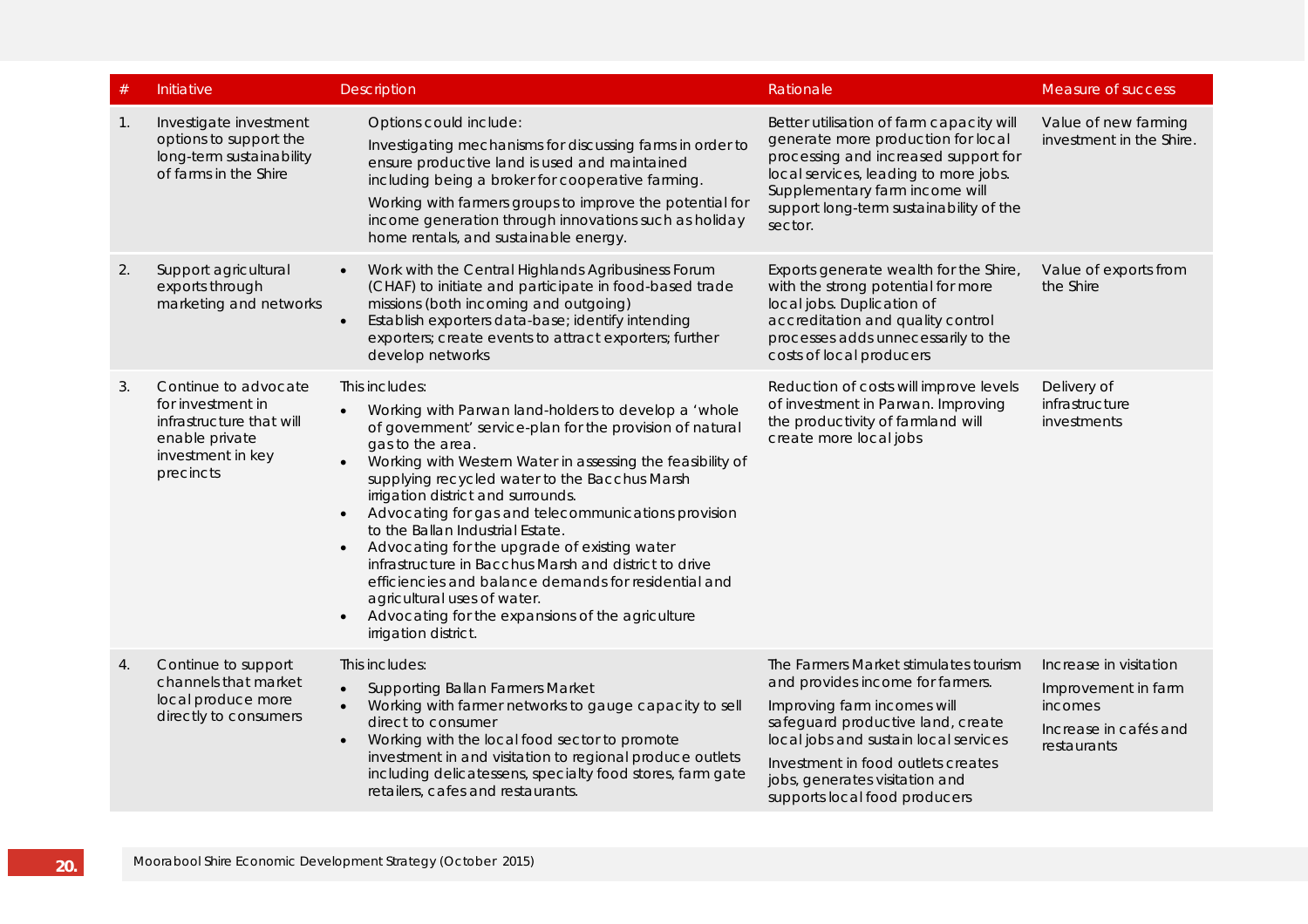| #  | Initiative                                                                                                                                    | <b>Description</b>                                                                                                                                                                                                                                                                                                                                                                                                                                                                                                                                              | Rationale                                                                                                                                                                                 | Measure of success                                                   |
|----|-----------------------------------------------------------------------------------------------------------------------------------------------|-----------------------------------------------------------------------------------------------------------------------------------------------------------------------------------------------------------------------------------------------------------------------------------------------------------------------------------------------------------------------------------------------------------------------------------------------------------------------------------------------------------------------------------------------------------------|-------------------------------------------------------------------------------------------------------------------------------------------------------------------------------------------|----------------------------------------------------------------------|
| 5. | Continue to market the<br>distinctive experiences<br>in each of the Shire's<br>villages                                                       | Provide material for the Visit Moorabool website and<br>specifically designed marketing collateral that reflects<br>village personalities and stories.<br>Continue a calendar of events that reinforces the key<br>$\bullet$<br>themes of local food and village lifestyles. Work with<br>village communities to fill gaps in the calendar<br>Review directional signage to key tourism attractions.<br>$\bullet$<br>Maintain tourism event funding.                                                                                                            | Improvements in visitation support<br>jobs and services in the small towns of<br>the Shire                                                                                                | Growth in visitation                                                 |
| 6. | Promote the<br>development of small<br>offices that can make<br>use of the NBN                                                                | Work with property owners in Bacchus Marsh town centre to<br>promote the development of small offices. Develop<br>marketing collateral in conjunction with local real estate<br>agents; undertake feasibility studies for specific sites.                                                                                                                                                                                                                                                                                                                       | Lack of office space is a reported<br>barrier to enabling growth in the<br>professional and business services<br>sector                                                                   | Number of offices<br>developed                                       |
| 7. | Explore options for<br>expediting commercial<br>land development in<br>Bacchus Marsh, Ballan,<br>Wallace/Bungaree, and<br>Gordon town centres | Facilitate timely land development in these centres through<br>discussions with landholders and through the Moorabool<br>2041 process. Identify and secure appropriate sites for<br>commercial development. Give consideration to future use<br>of Council owned land. Further detail provided in retail<br>strategy.                                                                                                                                                                                                                                           | Land in the town centre is required to<br>accommodate the services needed<br>for a growing local population, and is<br>a key barrier to a 'step change'<br>occurring in the local economy | Development of land in<br>the town centre                            |
| 8. | Explore opportunities for<br>statutory and strategic<br>planning processes to<br>facilitate investment                                        | Continue with Council's 'case management' approach to<br>facilitating major investment in the Shire. Consider<br>establishing a priority investments list to expedite permit<br>assessments in identified economic precincts (e.g. Parwan),<br>and time limits for planning scheme amendments. Promote<br>Council's proactive approach to planning assessment and<br>approvals. Consider strategic plans that clearly identify<br>prospective developments in key precincts - plans can work<br>as investment prospectuses as well as regulatory<br>frameworks. | Minimising regulatory barriers and<br>promoting business certainty will<br>reduce barriers to investment                                                                                  | Planning permit and<br>scheme amendment<br>process times             |
| 9. | Lobby for high-speed<br>broadband access in<br>smaller towns.                                                                                 | Investigate the opportunity to establish a microwave link<br>between Bacchus Marsh and smaller towns, such as Ballan,<br>in partnership with local businesses. Lobby for NBN roll-out in<br>Ballan and other areas without the network, potentially<br>through fixed wireless. Lobby Telstra and state government<br>to provide Wifi in main streets and town centres.                                                                                                                                                                                          | Rapid Internet services are<br>increasingly required for health<br>services and manufacturers to<br>operate effectively, especially in<br>small towns                                     | Number of high speed<br>broadband<br>connections in smaller<br>towns |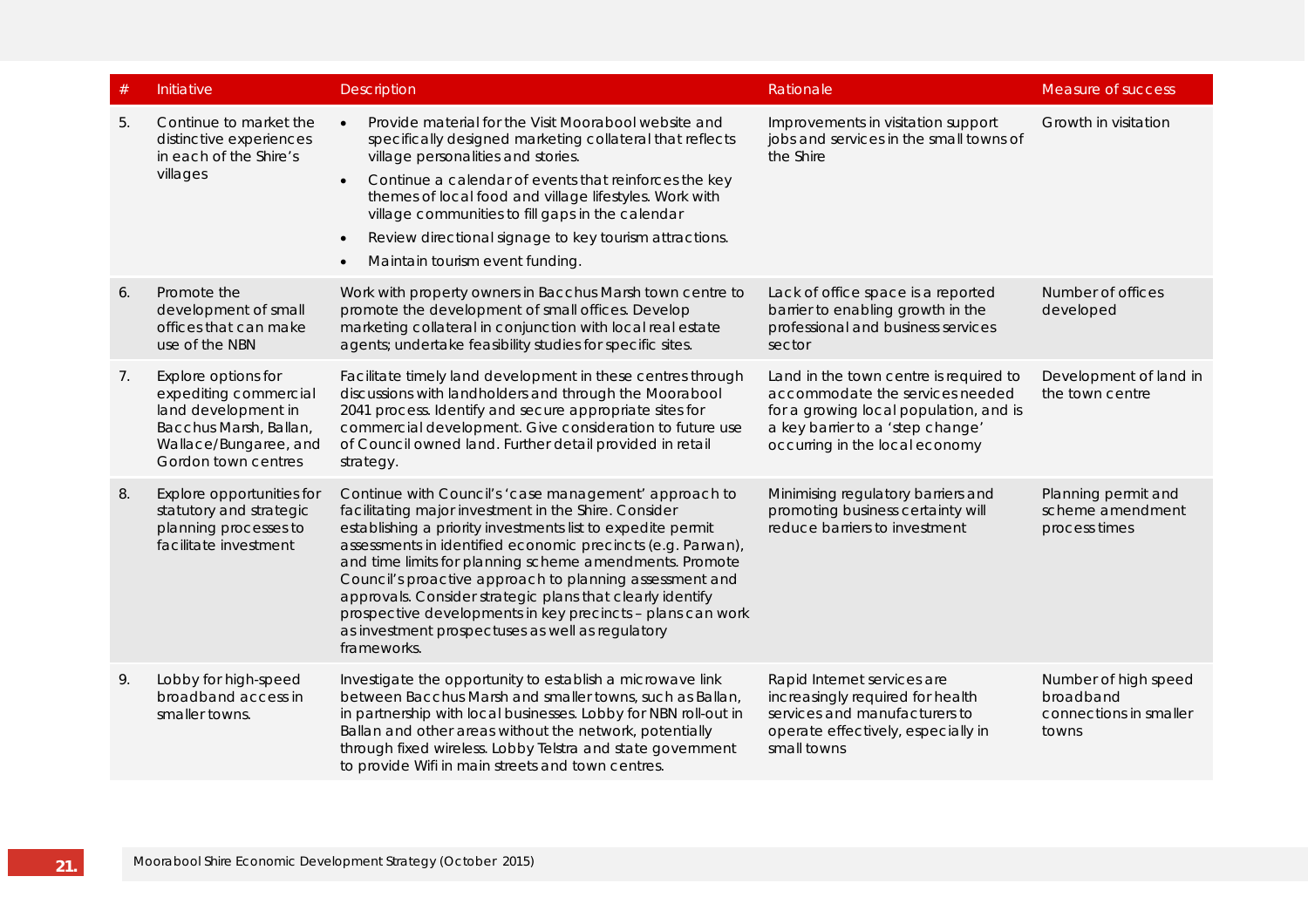| #   | Initiative                                                                                                                                                      | <b>Description</b>                                                                                                                                                                                                                                                                                                                                                                                                                                                                                                                               | Rationale                                                                                                                                                                                                                                                                             | Measure of success                                                                                    |
|-----|-----------------------------------------------------------------------------------------------------------------------------------------------------------------|--------------------------------------------------------------------------------------------------------------------------------------------------------------------------------------------------------------------------------------------------------------------------------------------------------------------------------------------------------------------------------------------------------------------------------------------------------------------------------------------------------------------------------------------------|---------------------------------------------------------------------------------------------------------------------------------------------------------------------------------------------------------------------------------------------------------------------------------------|-------------------------------------------------------------------------------------------------------|
| 10. | Promote the Shire's<br>prospects to the aged<br>care, independent<br>living, and other health<br>and well-being sector<br>investors                             | Promote the Shire as a location for aged care and<br>independent living villages with a rural outlook. This could<br>include pro-active identification of sites/precincts within the<br>Shire to operators, demographic analysis of the<br>local/regional catchment, comparative analysis of land<br>prices, and expedited planning processes. There are also<br>opportunities to promote the Shire as a location for health<br>and well-being retreats, close to Melbourne but with a<br>secluded rural outlook, through an investment package. | Private investment in the aged and<br>health care sectors will be a major<br>driver of the potential 'step change'<br>in the local economy.                                                                                                                                           | Quantity of private<br>investment in local<br>aged care and health<br>facilities                      |
| 11. | <b>Consider how Council</b><br>can use the presence of<br>the NBN to deliver<br>innovative services to<br>residents and streamline<br>assistance to businesses. | Review Council activities to create innovation in service<br>delivery using broadband. Council 'leading by example'<br>can help to seed ideas about local innovation capacity to<br>business and investors.                                                                                                                                                                                                                                                                                                                                      | Innovation in public services will<br>improve innovation rates in local<br>business as well as delivering<br>improved services to residents                                                                                                                                           | Publicity for innovative<br>services<br>Rates of investment in<br>businesses making use<br>of the NBN |
| 12. | Develop marketing<br>materials for the three<br>key precincts in the<br>Shire                                                                                   | Section 8 of this Strategy identifies key investment precincts<br>that will be catalysts for employment growth in Moorabool.<br>Each precinct should have a dedicated information page<br>linked to Council's website, providing investors and residents<br>with information about services and development<br>opportunities. Prospectuses may be prepared. Separate<br>branding for each precinct should be considered. Review<br>and potentially rebrand the 'Life was meant to be easy'<br>campaign.                                          | There is a need to create awareness<br>about opportunities in the three<br>priority precincts, and Council's<br>support for investment. These will be<br>catalyst precincts that provide the<br>bulk of job growth and facilitate the<br>required step change in the local<br>economy | Number of page views<br>/ prospectuses<br>accessed                                                    |
| 13. | Limit the impacts of<br>urban encroachment<br>through the planning<br>scheme whilst allowing<br>for innovative rural<br>cooperative<br>development.             | Adjustment of the planning scheme if required and input to<br>the Shire's Housing Strategy. The Rural Growth Policy and<br>Small Towns Strategy outline the need to define boundaries<br>around rural townships/clusters.                                                                                                                                                                                                                                                                                                                        | There is a need to protect the<br>productive capacity of agricultural<br>land in the Shire.                                                                                                                                                                                           | Area of land farmed                                                                                   |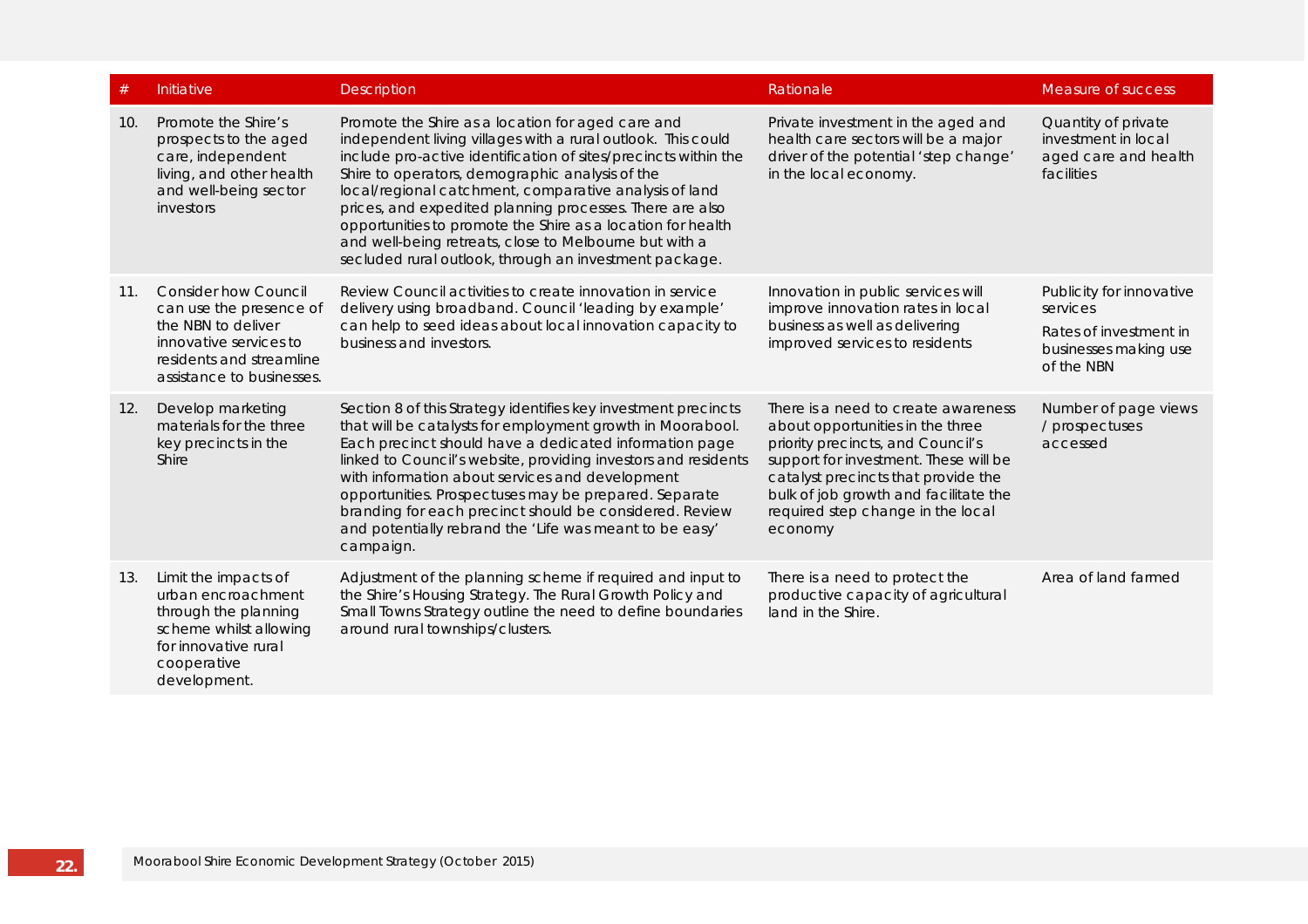| #   | Initiative                                                                                                                                 | <b>Description</b>                                                                                                                                                                                                                                           | Rationale                                                                                                                          | Measure of success                                                                  |
|-----|--------------------------------------------------------------------------------------------------------------------------------------------|--------------------------------------------------------------------------------------------------------------------------------------------------------------------------------------------------------------------------------------------------------------|------------------------------------------------------------------------------------------------------------------------------------|-------------------------------------------------------------------------------------|
| 14. | Focus on unlocking<br>investment in Parwan<br>and existing industrial<br>estates through<br>consolidation and<br>infrastructure investment | Focus on consolidating existing industrial precincts in the<br>Shire, and the provision of better infrastructure to these<br>precincts. Beyond the Parwan precinct, there is no further<br>industrial land required in the Shire for the foreseeable future. | Adequate and serviced land supply<br>will underpin the growth of a number<br>of prospective industries, including<br>agribusiness. | Quantity of<br>infrastructure serviced<br>industrial land available<br>in the Shire |
| 15. | Undertake land use<br>planning for out of<br>centre 'big box' retail in<br><b>Bacchus Marsh</b>                                            | Investigate adjustments to planning scheme to allow out-of-<br>centre development in Bacchus Marsh for bulky goods<br>retailing that cannot be accommodated in the town<br>centre.                                                                           | The Moorabool Retail Strategy notes<br>that larger/bulky goods retailing<br>cannot be accommodated in the<br>town centre           | Quantity of land zoned<br>appropriately for 'big<br>box' retail                     |
| 16. | Encourage<br>redevelopment of<br>Darley Plaza                                                                                              | Council can help encourage development at Darley Plaza                                                                                                                                                                                                       | Increase the design desirability and<br>retail diversity of the Plaza                                                              | Investment in Plaza                                                                 |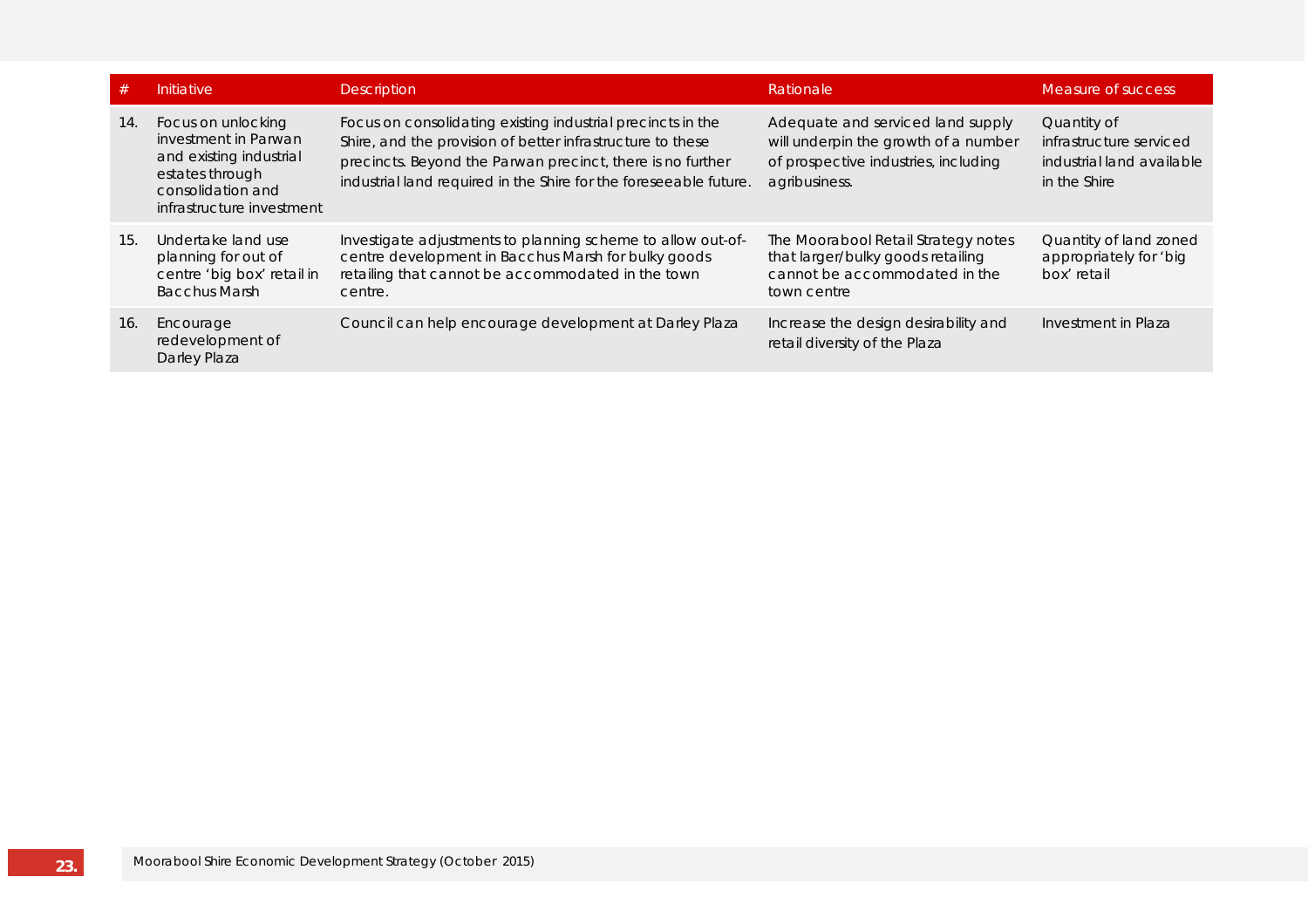## 7.0 Enhancing Local Lifestyle and Amenity

Moorabool's liveability has been a driver of recent population growth, and helps differentiate the Shire from growth areas in western Melbourne and Ballarat. Features such as a traditional town centre and facilities, hills, and the Avenue of Honour provide a unique amenity, not present in most growth areas.

Enhancing the liveability will be key to maintaining this growth and attracting higher value workers and businesses. The many elements that contribute to liveability include jobs access, a diverse mix of housing to fit different lifestyles, human capital, access to health and education, and community facilities, events and networks.

Figure 7 Relationship between liveability and economic development

Balancing local liveability with population and economic growth will be a key challenge for Council over the next decade, especially as more competitive, higher amenity growth areas emerge in western Melbourne as planning and early service delivery improves in these areas. The relationship of economic development to the many dimensions of liveability (Figure 7) underpins the need for a 'whole of Council' approach.

## 7.1 Delivering local infrastructure priorities

With a rapid population increase, parts of Moorabool are experiencing 'growing pains'. Projects that have a tangible impact on liveability and help facilitate population growth should be prioritised – critical road links, rail service access and quality, education facilities, health facilities, aged care services, and childcare. Infrastructure investment will help maintain our quality of life, and help unlock some of the barriers currently limiting sector growth in the Shire.

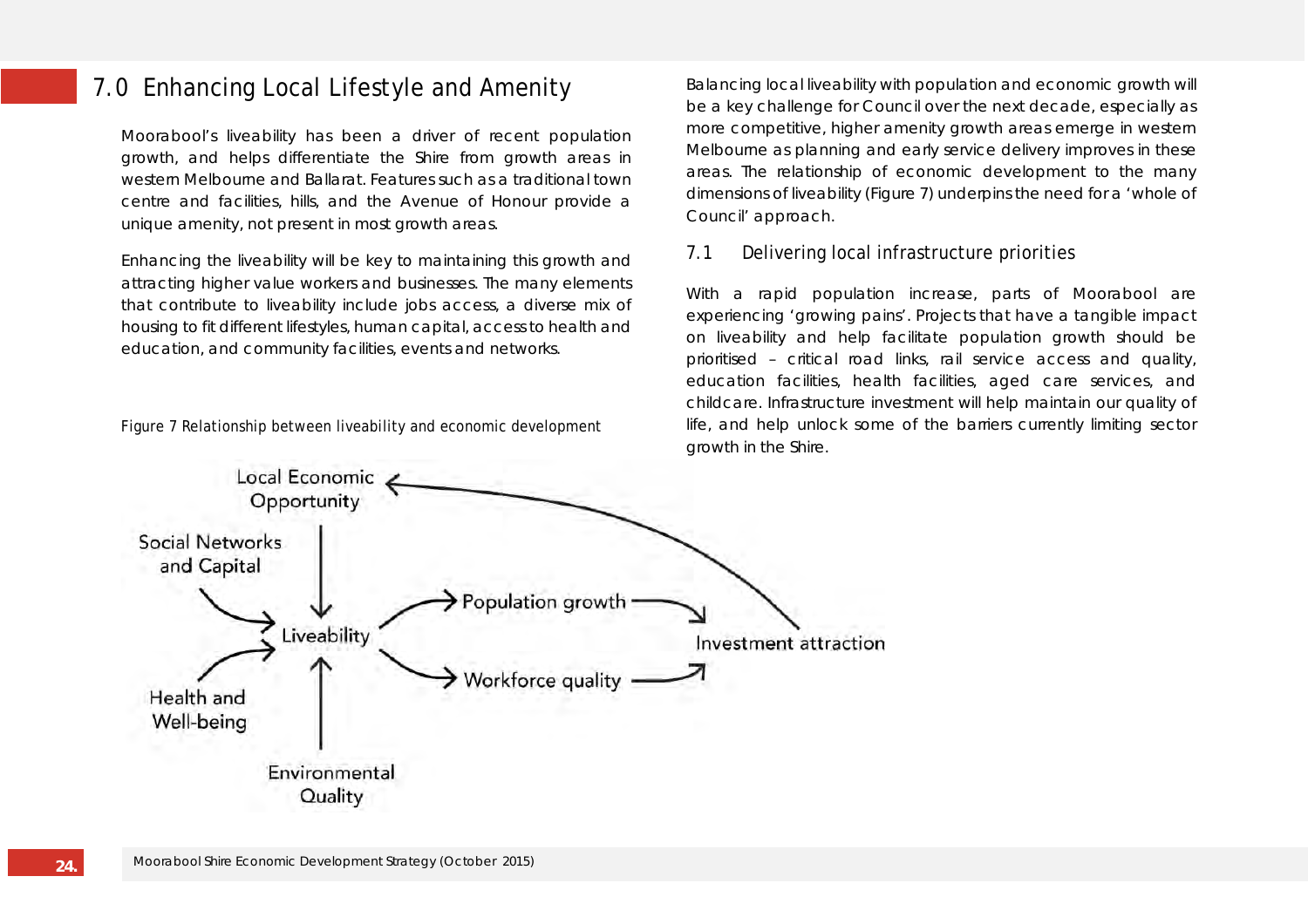## 7.2 Connecting local people to local jobs

A key challenge to liveability in the Shire is the decreasing opportunities for local residents to live and work in the same area. Outward commuting is estimated to cost the community \$20 million annually in transport costs<sup>7</sup>, as well as create social costs for the community and escaped expenditure. This Strategy sets targets for slowing the increase in outward commuting outside of the Shire, reflecting the liveability challenges this creates.

The challenge in connecting local people to local jobs lies in the regional nature of labour markets. Some key sectors attract the majority of their workforce from outside the Shire, and some businesses have reported an inability to find local labour that is suited to their needs. As the economy experiences a 'step change', the challenge lies in maximising the number of local residents that can competitively meet the needs of expected job growth in the Shire.

### 7.3 Providing a diversity of lifestyle options

A diversity of lifestyle options, responding to different demographic groups and tastes, will help provide the foundation for a liveable community. Moorabool's mix of towns, with different lifestyles and identities, provides a good base for building this diversity.

In many of the smaller towns, tourism supports a mix of retail and hospitality businesses that would not normally be viable in a small town. In larger towns, access to the variety of tourism attractions in the Shire underpins a unique lifestyle amongst growth areas. Supporting the local tourism sector is critical for maintaining the quality of life in the Shire.

<span id="page-26-0"></span>Providing a diverse mix of housing options will be increasingly important as the Shire's community ages, and household sizes continue to decrease. Promoting well-located, medium density housing, as well as investment in aged care facilities and independent living will help to provide housing diversity.

## 7.4 Boosting our human capital

The economic opportunities available to our local community will increasingly depend upon their capacity to respond to a changing local and regional economy. Human capital and local skills can help attract higher value jobs (Figure 7), and ensure that local residents can compete for newly available local jobs.

Council can support connections between local schools and education providers, such as establishing pathways between school and local jobs. Council can also support education providers to provide youth and older adults with general work 'readiness' skills – a key workforce gap identified by business through consultation.

The small business sector will be critical to facilitating our Shire's economic 'step change'. Programs that stimulate small business establishment and entrepreneurialism, at local schools and community education providers, will be supported.

<sup>-</sup><sup>7</sup> Geografia, 2014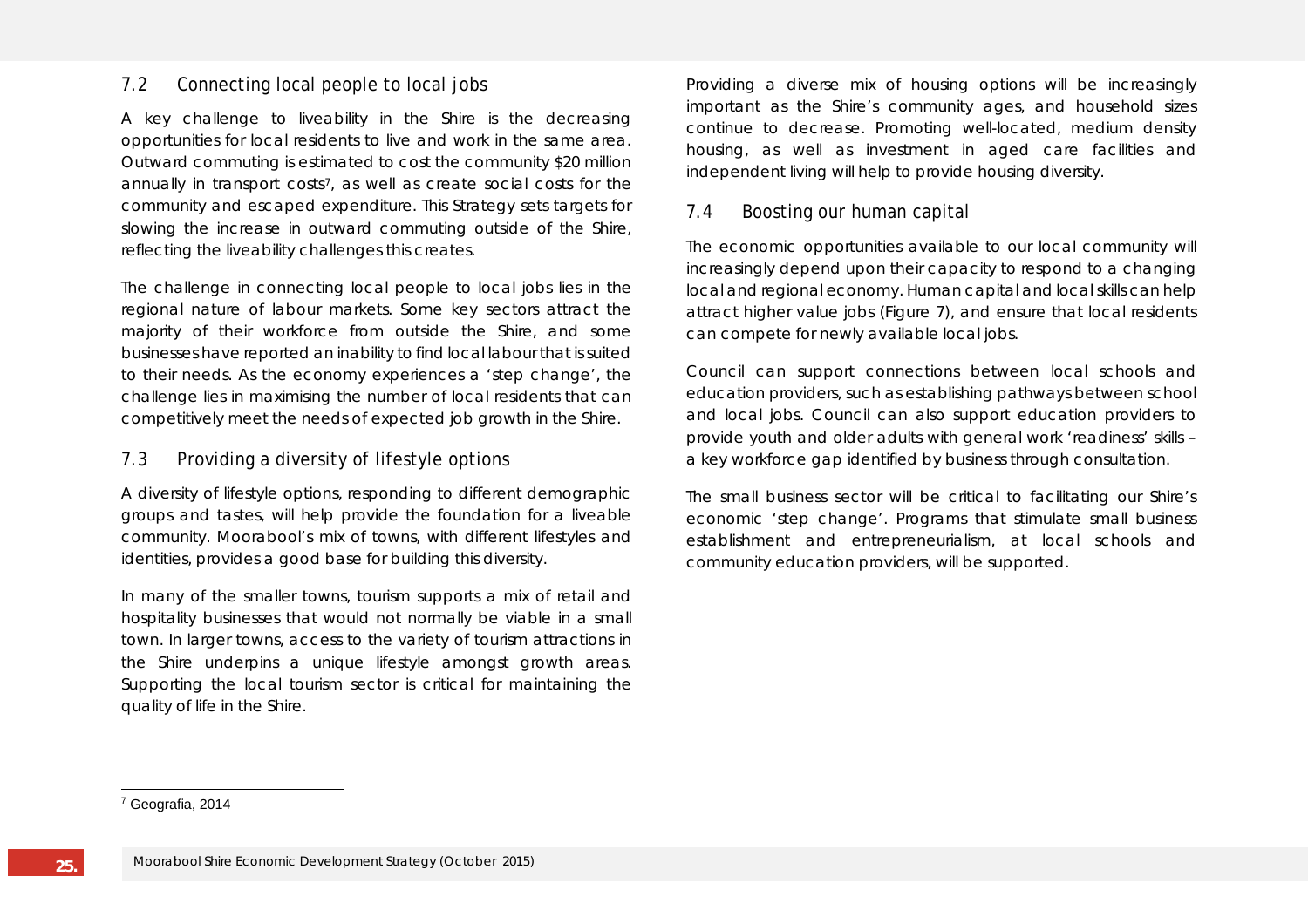## 7.5 Initiatives

| #  | Initiative                                                                                                                                                | Description                                                                                                                                                                                                                                                                                                                                                                                                                                                                                                                                                                                                                                                                | Rationale                                                                                                                                                                                                                                                                                                  | Measure of success                                                                                         |
|----|-----------------------------------------------------------------------------------------------------------------------------------------------------------|----------------------------------------------------------------------------------------------------------------------------------------------------------------------------------------------------------------------------------------------------------------------------------------------------------------------------------------------------------------------------------------------------------------------------------------------------------------------------------------------------------------------------------------------------------------------------------------------------------------------------------------------------------------------------|------------------------------------------------------------------------------------------------------------------------------------------------------------------------------------------------------------------------------------------------------------------------------------------------------------|------------------------------------------------------------------------------------------------------------|
| 1. | Continue to pursue the Hallets<br>Way extension as the priority<br>infrastructure project in the Shire                                                    | Increase pressure on State Government to fund<br>the necessary road improvements to enable<br>Bacchus Marsh town centre to operate<br>effectively.<br>Briefing of MPs (and prospective MPs) and<br>calculation and promotion of the economic<br>benefits of undertaking the investment. Continue<br>to prioritise Council funding for the project.                                                                                                                                                                                                                                                                                                                         | The Halletts Way extension will be a<br>catalytic project for the Shire's economy<br>- increasing amenity of local residents,<br>unlocking barriers to growth in Bacchus<br>Marsh Town Centre.<br>The infrastructure is critical to a step-<br>change in the local economy.                                | <b>Construction of Halletts</b><br>Way extension                                                           |
| 2. | Continue to advocate and<br>lobby for investment in<br>community facilities that<br>enhance the liveability of the<br>Shire, especially health facilities | Continue to invest in, and advocate for<br>investment in, infrastructure that enables<br>population growth and enhances liveability.<br>This includes health facilities, aged care services,<br>rail access, and education services.<br>With regard to health infrastructure and services,<br>lobby and advocate for the realisation of<br>Djerriwarh Health's Masterplan for Bacchus<br>Marsh, and Ballan and District Health Care's<br>Masterplan. Council will help coordinate<br>complementary service delivery between these<br>organisations.<br>Use Council's Ageing Well Strategy to prioritise<br>and support the growth of the aged care sector<br>in the Shire. | An emerging threat to local liveability in<br>the coming decade will be sufficient<br>infrastructure and services to respond to<br>population growth, especially in health<br>and education.<br>Investment in health services will be a<br>key enabler of the future 'step change'<br>in the local economy | Quantity of funding<br>made available for<br>facilities<br>Quantity of doctors in<br>the Shire             |
| 3. | Prepare design guidelines for<br>key activity centres and industry<br>precincts to protect liveability                                                    | Prepare design guidelines for industrial estates or<br>activity precincts to ensure that projected<br>development complements local character and<br>protects amenity.                                                                                                                                                                                                                                                                                                                                                                                                                                                                                                     | With projected pressure for industrial and<br>commercial development, there is<br>potential for some development to<br>detract from the unique liveability of the<br>Shire, especially where there is interface<br>with residential areas.                                                                 | Delivery of design<br>guidelines                                                                           |
| 4. | Explore opportunities to<br>support workforce capacity                                                                                                    | Engage with Bacchus Marsh College and Adult<br>and Community Education providers to explore:                                                                                                                                                                                                                                                                                                                                                                                                                                                                                                                                                                               | Local businesses in key sectors - tourism,<br>professional services reported issues with<br>finding 'work ready' entry-level staff for<br>many jobs. Lower educational attainment<br>limits competitiveness of the local                                                                                   | Youth services has<br>provided appropriate<br>support and advocacy<br>to promote increased<br>educational, |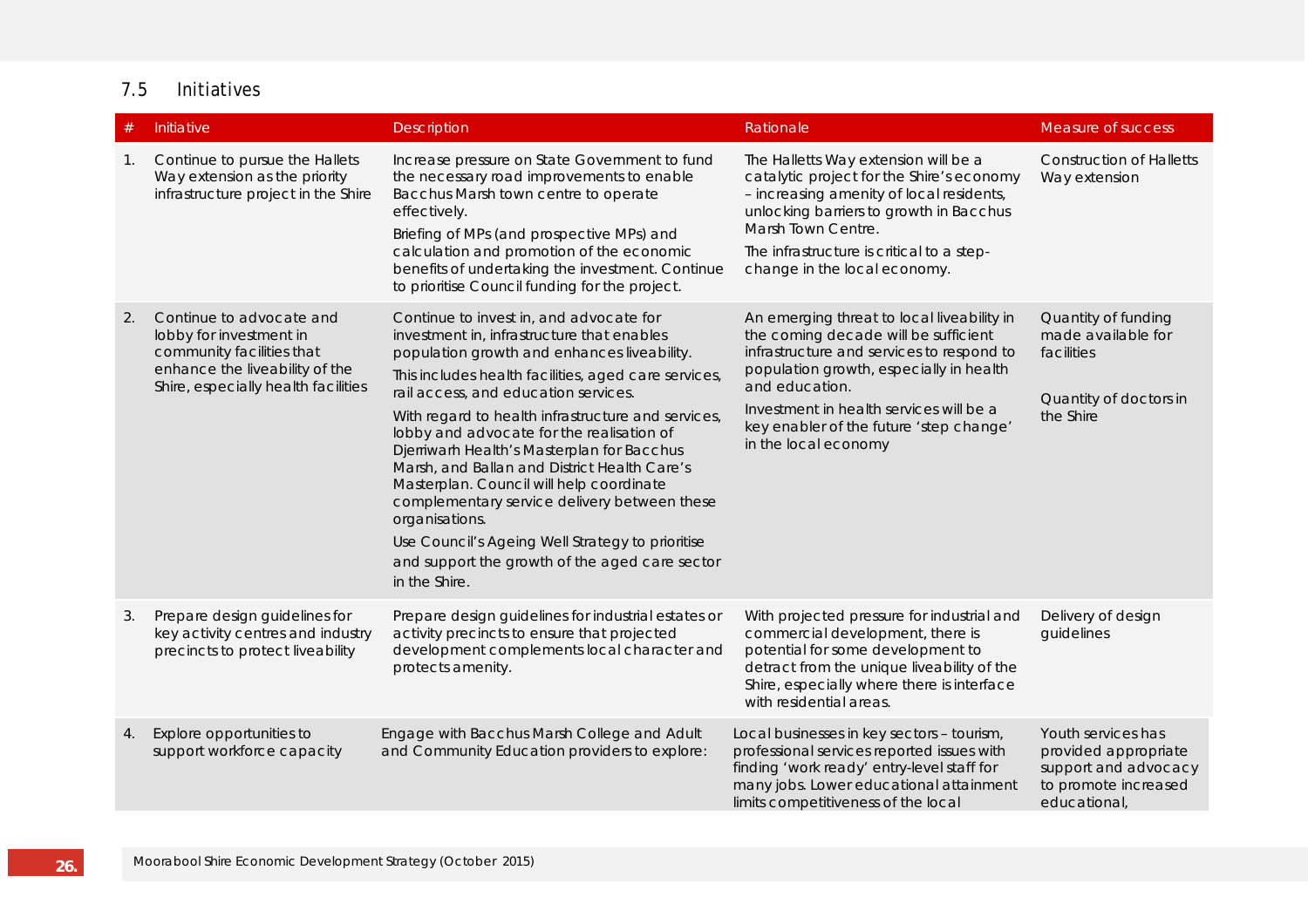|    | Initiative                                                                                           | Description                                                                                                                                                                                                                                                                                                                                                                                                                                                                                                                                                                | Rationale                                                                                                                                                                                                                     | Measure of success                                                  |
|----|------------------------------------------------------------------------------------------------------|----------------------------------------------------------------------------------------------------------------------------------------------------------------------------------------------------------------------------------------------------------------------------------------------------------------------------------------------------------------------------------------------------------------------------------------------------------------------------------------------------------------------------------------------------------------------------|-------------------------------------------------------------------------------------------------------------------------------------------------------------------------------------------------------------------------------|---------------------------------------------------------------------|
|    |                                                                                                      | • A 'work readiness' program for relevant<br>students, to prepare them for fully<br>participating in the local economy.<br>How Council can support higher educational<br>$\bullet$<br>attainment amongst local youth and older<br>adults.<br>The value of a local small business courses or<br>entrepreneurship competitions.                                                                                                                                                                                                                                              | workforce. The need to stimulate small<br>business establishment to achieve an<br>economic step-change.                                                                                                                       | employment and<br>training opportunities<br>for young people.       |
| 5. | Plan and implement a program<br>to connect local residents to<br>local jobs                          | A program could include:<br>Continuing to monitor employer<br>$\bullet$<br>experiences with recruitment through<br>business networks<br>Assisting local job service providers to<br>network with local employers<br>Working with Bacchus Marsh College,<br>community and adult education<br>services, and major employers to<br>connect graduating students to local<br>jobs<br>The initial focus should be on the education and<br>health sectors - both sectors have a large<br>proportion of inward bound commuters despite<br>the presence of large, local workforces. | The key threat to liveability in the Shire is<br>rapidly increasing outward commuter<br>rates and associated community<br>impacts. A 'local jobs for local people'<br>program would help to reduce outward<br>commuter rates. | Number of local jobs<br>filled by local residents                   |
| 6. | Continue to enhance main<br>streets in Ballan and Bacchus<br>Marsh                                   | Continue to invest in enhancing the streetscapes<br>in Bacchus Marsh and Ballan main streets.<br>Consider street scapes as a key means of<br>creating a 'sense of place' for these important<br>retail centres.                                                                                                                                                                                                                                                                                                                                                            | A healthy retail and hospitality sector<br>provides a pillar for a liveable local<br>community. These streets provide a<br>critical point of differentiation and help<br>drive population growth to the towns.                | Visitation to main streets<br>in Bacchus Marsh and<br><b>Ballan</b> |
| 7. | Advocate for improved<br>facilities and extended<br>education and training<br>services in Moorabool. | Lobby for more focused investment in schools<br>and identify training requirements that can be<br>satisfied locally. Work with large training<br>organisations to identify areas of potential for<br>Moorabool, and the potential for an education<br>precinct. Explore innovative partnership<br>approaches with education providers in the<br>wider region.                                                                                                                                                                                                              | Better facilities assist with improved<br>educational outcomes and local training<br>provision assists local trainees and<br>businesses                                                                                       | Investment in schools<br>and training services                      |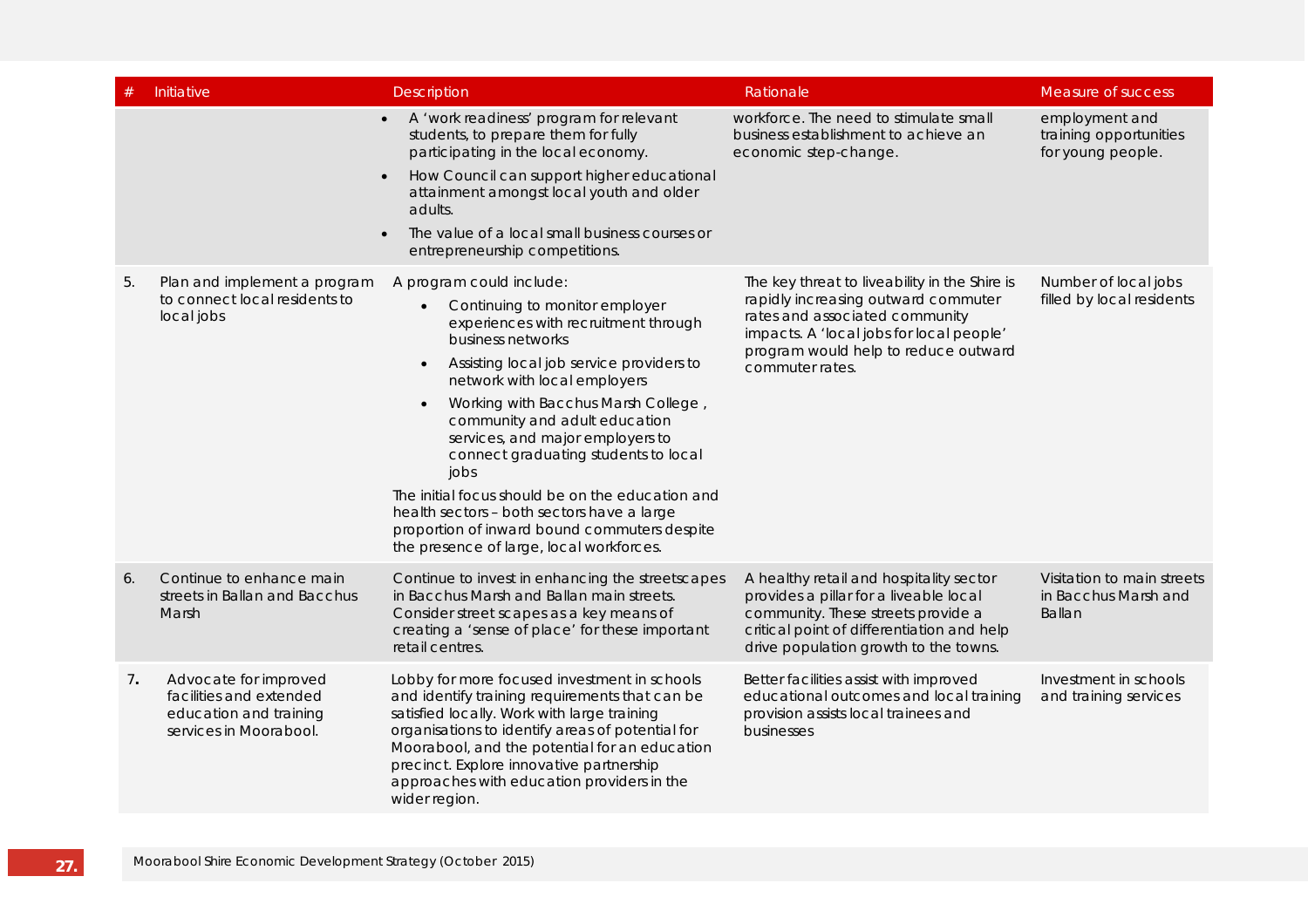| #  | Initiative                                                        | <b>Description</b>                                                                                                                                                                                                                                                                                                                                                       | Rationale                                                                                                                                                                                                                                                                                                                                                                                                                                                         | Measure of success                                                                     |
|----|-------------------------------------------------------------------|--------------------------------------------------------------------------------------------------------------------------------------------------------------------------------------------------------------------------------------------------------------------------------------------------------------------------------------------------------------------------|-------------------------------------------------------------------------------------------------------------------------------------------------------------------------------------------------------------------------------------------------------------------------------------------------------------------------------------------------------------------------------------------------------------------------------------------------------------------|----------------------------------------------------------------------------------------|
| 8. | Implement existing tourism<br>planning for the Shire              | Implement the Destination Management Plan,<br>recognising that many local tourism attractions<br>and products support the liveability of smaller<br>towns and the Shire more generally.                                                                                                                                                                                  | The liveability of Moorabool's smaller<br>towns are linked to the services and<br>product offered within them, and the<br>activities around them. Many services<br>and activities that benefit the local<br>population are made viable by tourists.<br>Tourism is also one of a few export-<br>oriented sectors with strong job growth<br>potential in the Shire. Comprehensive,<br>existing planning has already been<br>undertaken for the sector in the Shire. | Visitation numbers in<br>the Shire                                                     |
| 9. | Facilitate the development of a<br>greater mix of housing options | Opportunities for facilitating a greater mix of<br>housing options across the Shire, that respond to<br>the needs of a changing community include:<br>Reducing barriers to medium density<br>$\bullet$<br>development in well-located areas<br>Attracting aged care and independent<br>living developers<br>Setting local targets for the local housing mix<br>$\bullet$ | Greater housing diversity will help<br>facilitate a mix of lifestyles in the Shire,<br>helping to sustain population growth.                                                                                                                                                                                                                                                                                                                                      | The quantity of<br>alternative housing<br>stock (non-detached<br>housing) in the Shire |
| 10 | Promote healthy urban design in<br>new developments               | Ensure that urban design of new housing sub-<br>divisions provides for attractive footpaths and<br>cycleways with good connections to activity<br>centres, parks and schools This reflects the<br>economic benefits of achieving this goal<br>contained within the Municipal Public Health<br>Plan.                                                                      | Creation of healthy suburbs will attract new residents and improve<br>local lifestyles.<br>Improved rates of cycling and walking                                                                                                                                                                                                                                                                                                                                  |                                                                                        |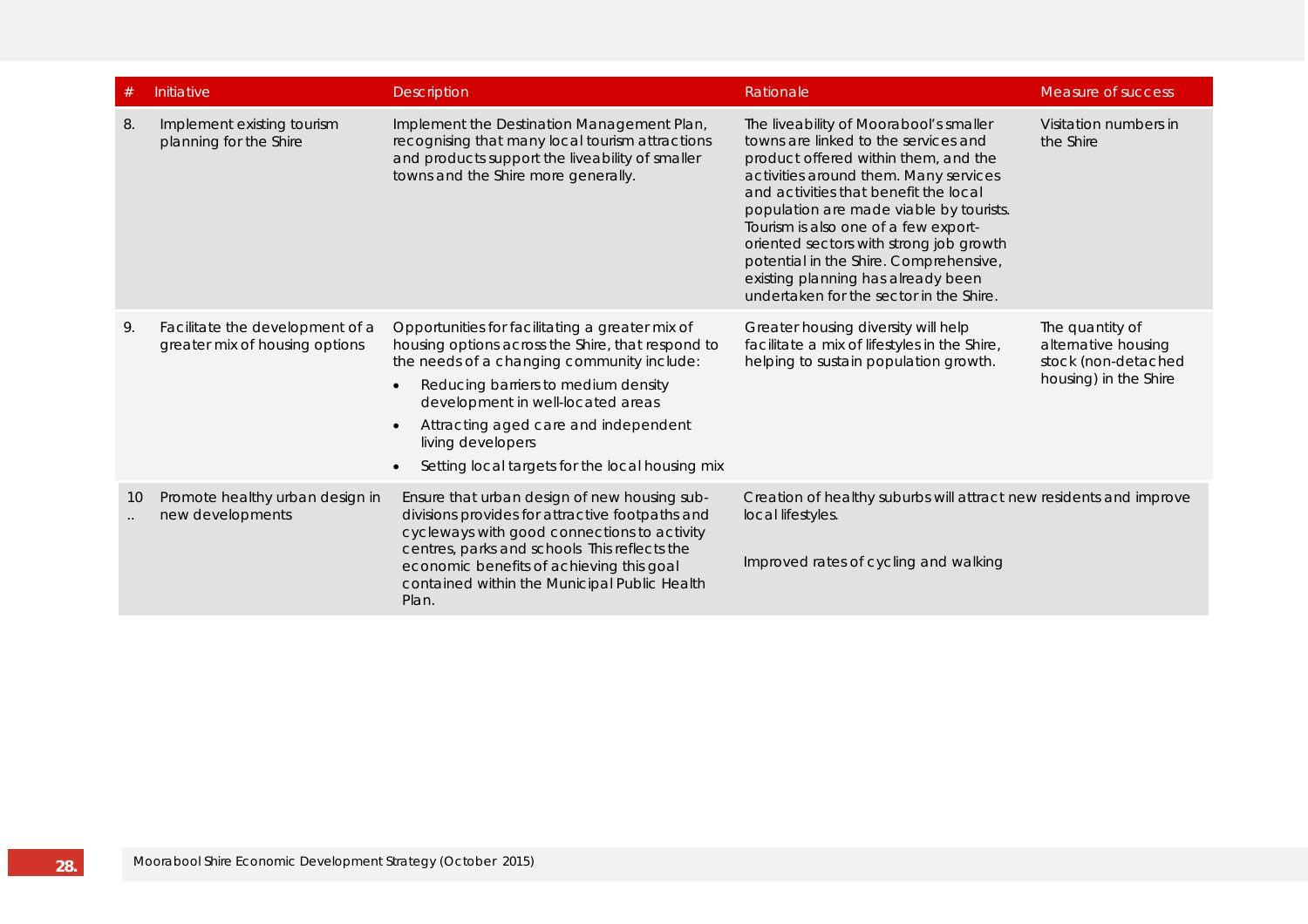## 8.0 Developing Business Precincts

Many of the actions detailed in this Strategy relate to a number of specific precincts in the Shire. It makes sense to recognise these precincts and to ensure that they are given appropriate consideration in all of Council's policy and investment decisions. The key locations are:

- **Parwan agribusiness precinct**
- Bacchus Marsh town centre
- $B$ allan town centre
- Niche rural activity clusters in Wallace/Bungaree, Gordon, and Blackwood.

Council will designate these as core business precincts and ensure that all its decisions in these areas aim to maximise, or have regard to, sustainable investment and employment outcomes.

Each of the core business precincts will have its own land-use planning guidelines. Each will have a dedicated information available from Council's website, providing investors and residents with information about services and development opportunities.

## 8.1 Parwan Agribusiness Precinct

The Parwan agribusiness precinct will be promoted as the premier location in the Western Highway corridor for agribusiness investment. Council will continue to work, as a matter of priority, with land-owners and state government to resolve key infrastructure impediments – provision of natural gas, and road freight connections to the Western Highway, appropriate planning provisions, Class A water supply, and broadband.

In the meantime, information will be developed about the potential investments in the precinct including the scale of regional primary production and the size of the regional labour-force as well as the availability of land and existing enterprises at the site. Key opportunities include hydroponics, mushroom production, bulk distribution and red meat processing. Marketing information will be provided via the website (including key language translations).

#### 8.2 Bacchus Marsh Town Centre

Bacchus Marsh town centre is likely to provide the largest concentration of new jobs in the municipality over the coming decade, with expected growth in retailing, health services and office activities. It is vitally important that the town centre is both efficient and attractive to investors and consumers. Creating a 'sense of place' for the centre, as a key action in the retail strategy will be critical. A promotional website will present positive images of the centre, reinforcing confidence of existing traders as well as attracting new investors.

Council will investigate the supply of land within the centre for new activities. Where necessary it will consider the need for active intervention in the land market including site assembly, joint venture developments and compulsory purchase if required. Council will show confidence in the centre by locating services there when appropriate.

## 8.3 Ballan Town Centre

Ballan's centre has strong growth potential as a result of local population growth, health service investment and its growing visitor services role. Retail and industrial development will be promoted in Ballan.

Council will promote Ballan as a location for investment by treechange professionals, tourism retailers and health service providers. It will consider the potential for new or consolidated Council services and joint ventures with the Health Service to create boutique office stock and consulting rooms.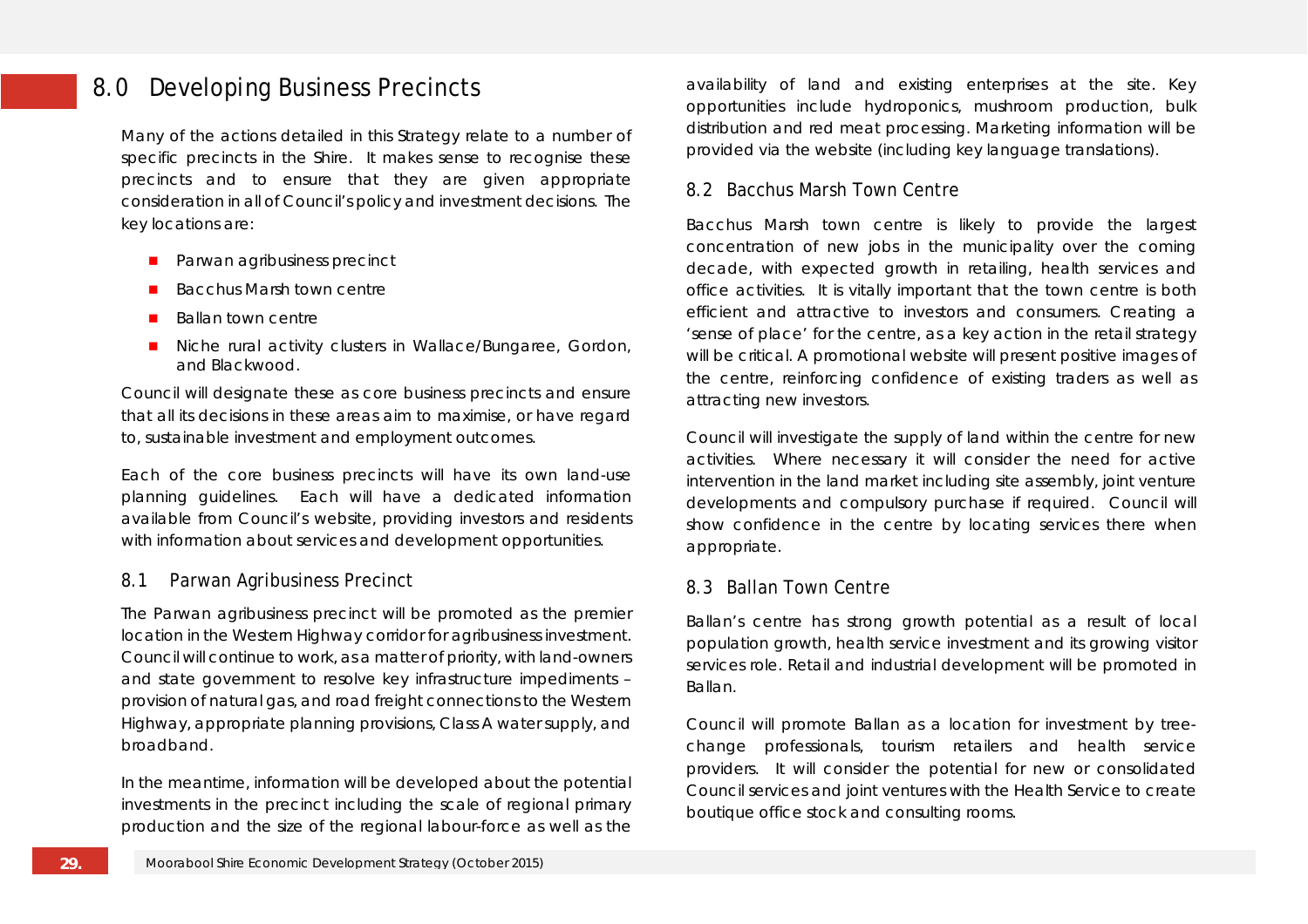#### Figure 8 Parwan Agribusiness Precinct, Strategic Context

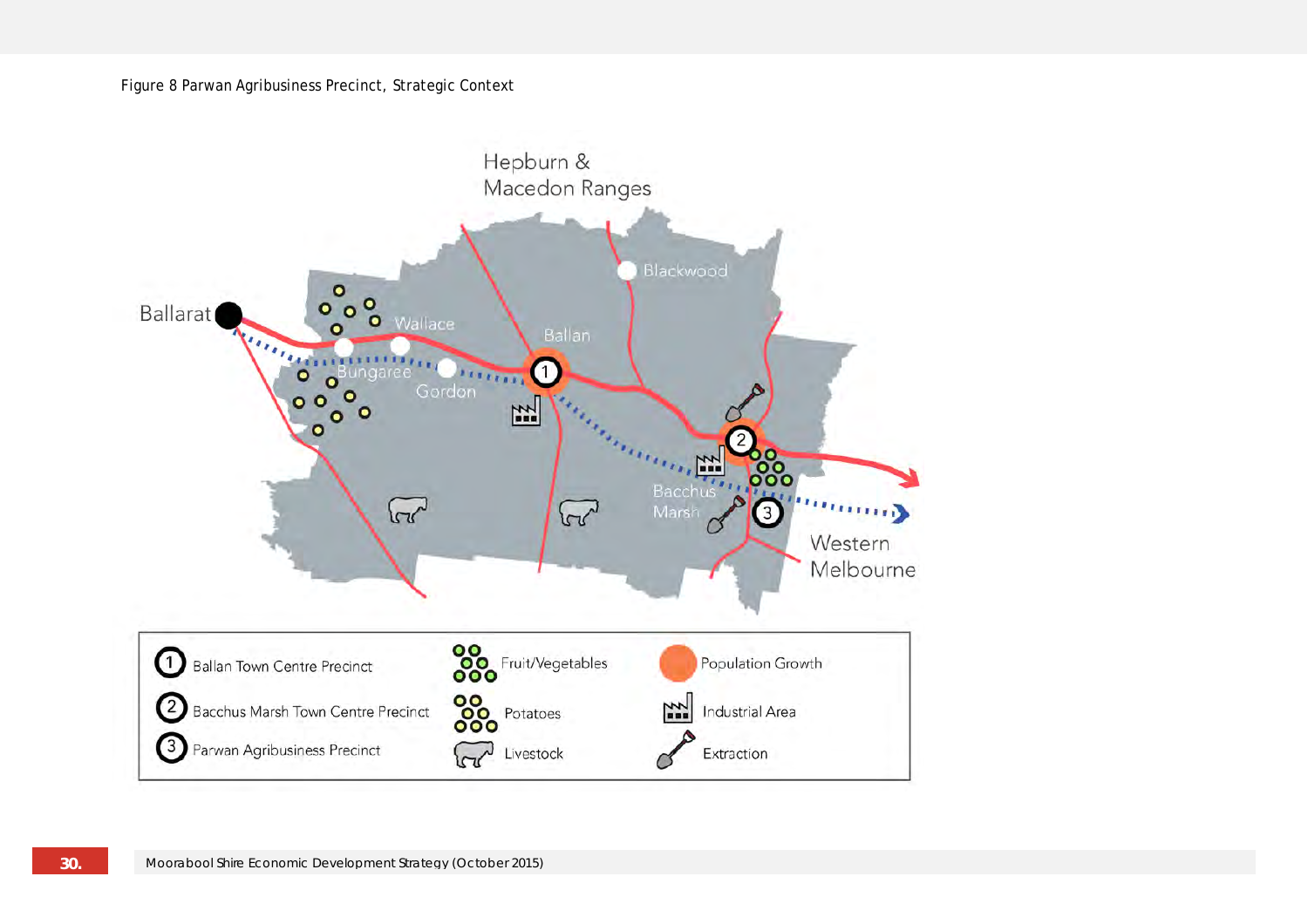Figure 9 Priority Town Centre Precincts, Role and Context

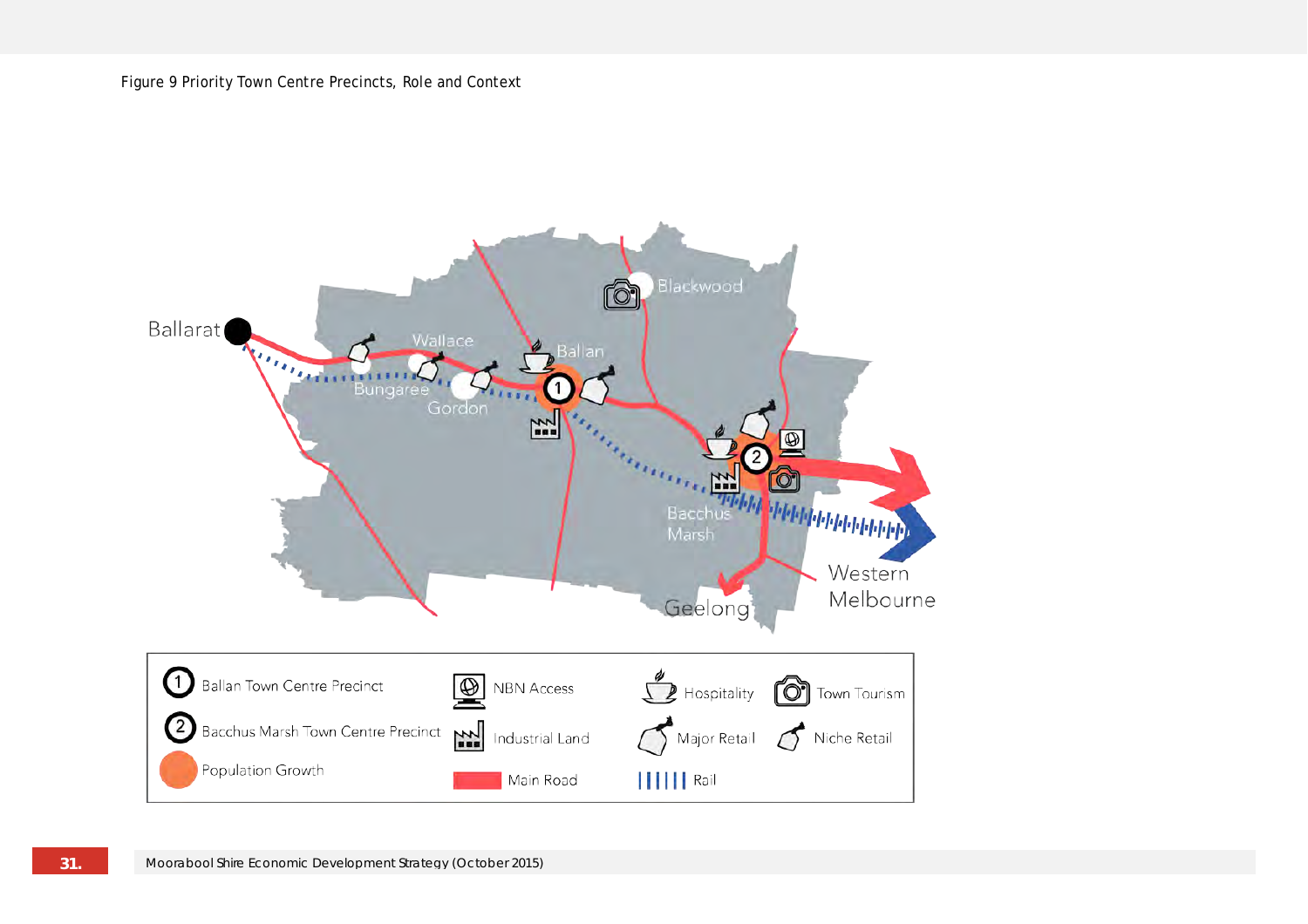## 9.0 Implementation and Monitoring

## 9.1 Immediate Priorities

The extensive list of initiatives in this Strategy provides flexibility to assist Council in responding to changing circumstances such as shifts in Government policy and funding. Nonetheless, given our limited resources it is necessary to prioritise the actions that will deliver the biggest impact on our core objectives for the resources expended. The priorities for the first years of implementation are detailed on the following page.

In addition to these priorities, the Economic Development unit will provide assistance to individual businesses, especially as they negotiate the development approvals process, and be responsive to rapid changes in the local business environment, and adapt priorities accordingly.

## 9.2 Resourcing and organisation

Presently, the Economic Development unit consists of two officers. There is a need to boost this complement – as resources allow - in order to achieve the ambitions of the Economic Development Strategy. As the Shire benefits from a rapidly increasing population and business numbers, additional economic development resourcing will be both required and more viable.

**32.**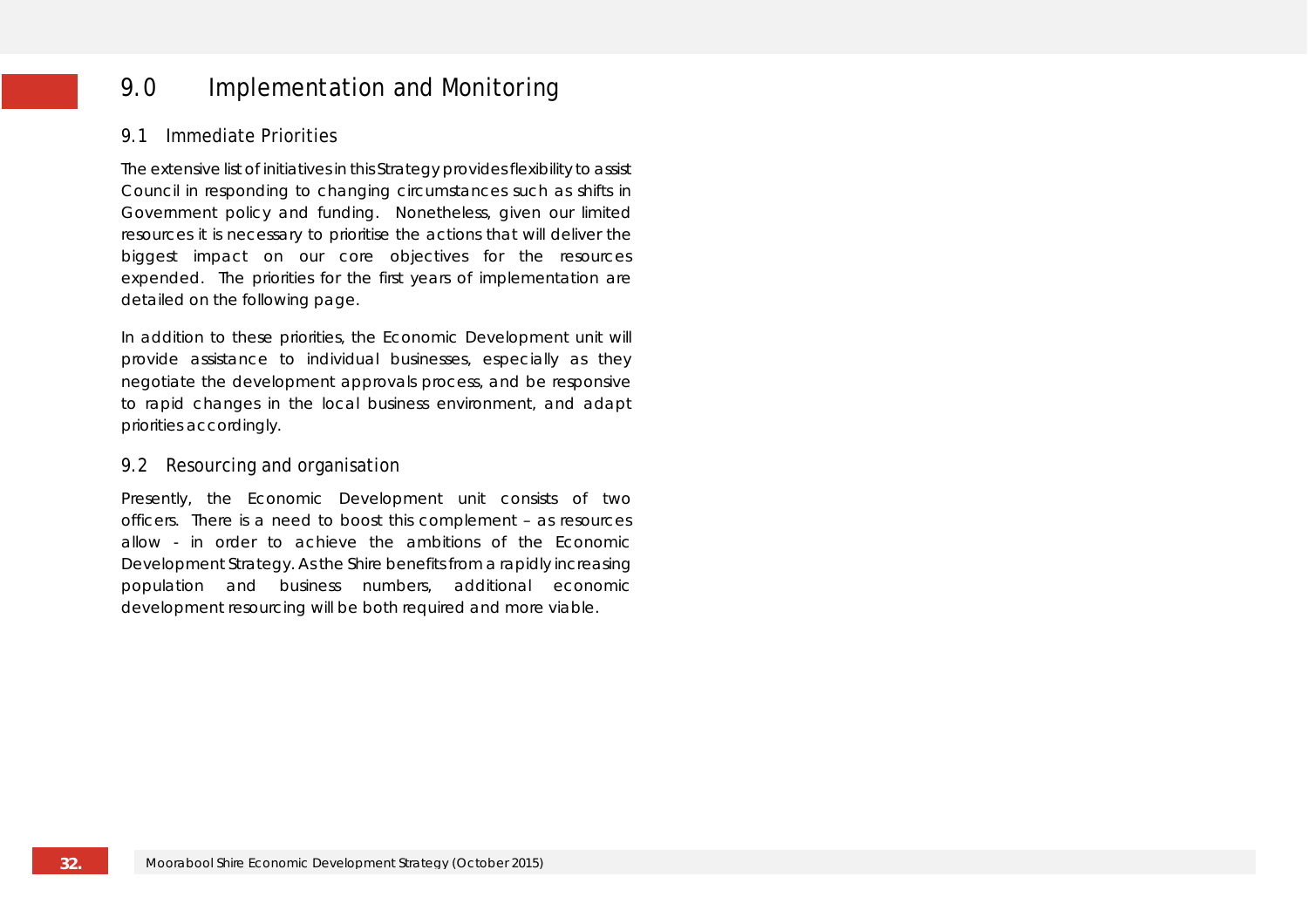<span id="page-34-0"></span>

| Priority                                                                                                                                                    | <b>Increase</b><br>local jobs | Promote a<br>diverse<br>economy | <b>Build</b><br>workforce<br>capacity | Priority<br>Precinct | Impact of this investment<br>on the Moorabool economy,<br>cost and risk? <sup>8</sup> |
|-------------------------------------------------------------------------------------------------------------------------------------------------------------|-------------------------------|---------------------------------|---------------------------------------|----------------------|---------------------------------------------------------------------------------------|
| Prioritise and advocate for investment in infrastructure that<br>resolves traffic circulation in Bacchus Marsh                                              | $\overline{O}$                | $\circ$                         |                                       | $\overline{O}$       | High impact, high cost,<br>low risk                                                   |
| Resolve gas, water, freight and other infrastructure issues in<br>the Parwan Precinct to enable investment                                                  | $\overline{O}O$               | $\circ$                         |                                       | $\circ$              | High impact, high cost,<br>high risk                                                  |
| Investigate the viability of sector/interest specific local<br>business networks, consider the early establishment of a retail<br>grouping in Bacchus Marsh |                               | 00                              |                                       | $\overline{O}$       | Medium impact, low cost,<br>low risk                                                  |
| Develop an online presence and promotional material for<br>the priority business precincts                                                                  | $\circ$                       | $\circ$                         |                                       | <b>OO</b>            | Medium impact, low cost,<br>low risk                                                  |
| Establish industry-led local business networking opportunities<br>(business breakfasts and awards)                                                          |                               | $\circ$                         | $\circ$                               |                      | Medium impact, low cost,<br>low risk                                                  |
| Support agricultural exports through marketing and networks                                                                                                 | O                             | O                               | O                                     | $\circ$              | Medium impact, medium<br>cost, low risk                                               |

<sup>&</sup>lt;sup>8</sup> It is not possible to accurately quantify the long-term impacts of many indirect activities. However, consideration has been given to the analysis of individual, potential investments as detailed within the Background Report, as well as potential to indirectly contribute to targets detailed at Section 2.2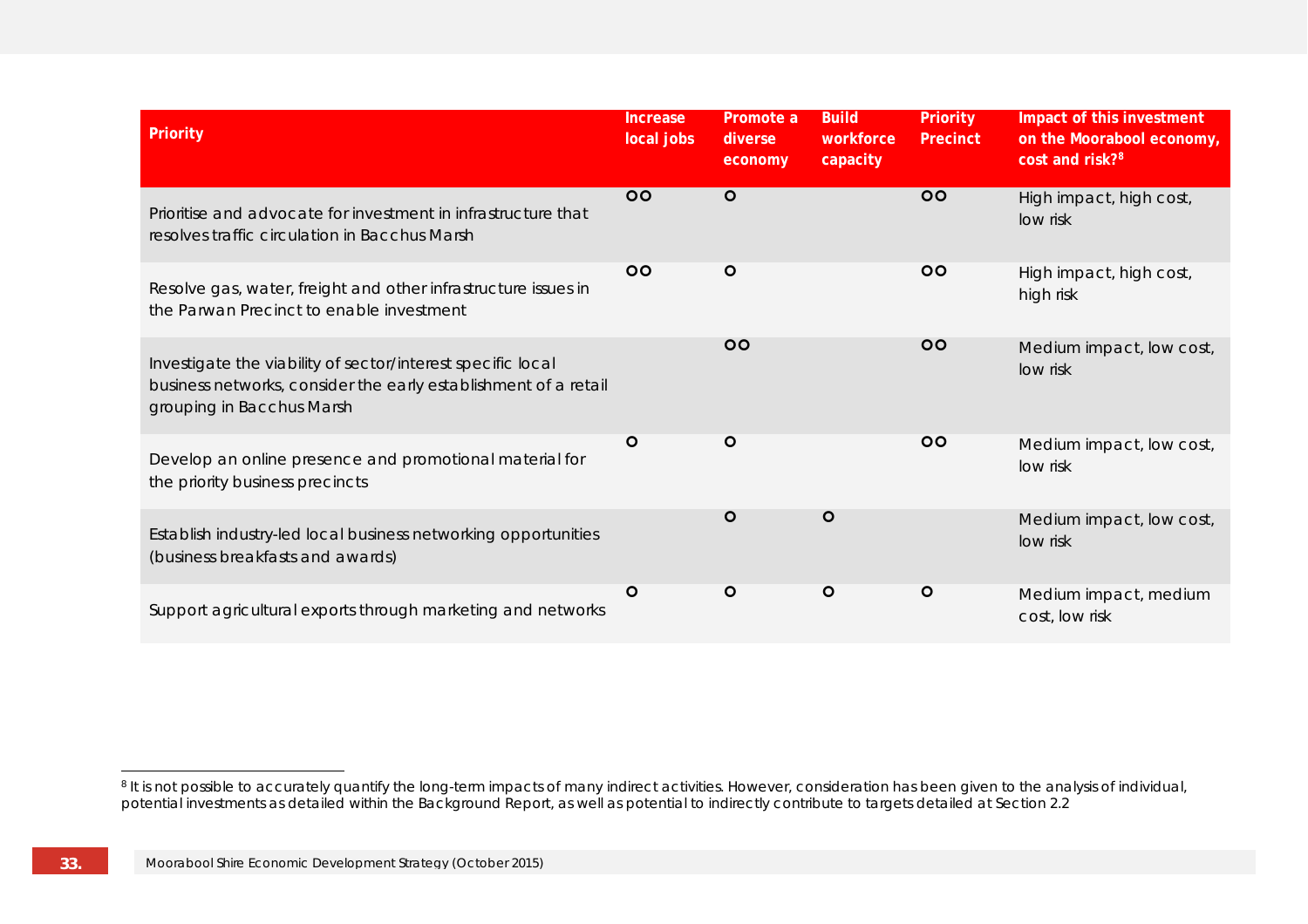<span id="page-35-0"></span>

| Priority                                                                                                                                                    | <b>Increase</b><br>local jobs | Promote a<br>diverse<br>economy | <b>Build</b><br>workforce<br>capacity | <b>Priority</b><br>Precinct | Impact of this investment<br>on the Moorabool economy,<br>cost and risk? <sup>9</sup> |
|-------------------------------------------------------------------------------------------------------------------------------------------------------------|-------------------------------|---------------------------------|---------------------------------------|-----------------------------|---------------------------------------------------------------------------------------|
| Advocate for investment in health facilities - including a<br>service investment plan for the Shire (in partnership with<br>services) and precinct planning | $\circ$                       | $\circ$                         | $\circ$                               | $\overline{O}O$             | High impact, medium cost,<br>medium risk                                              |
| Explore options for expediting commercial land<br>development in Bacchus Marsh town centre                                                                  | 00                            | $\circ$                         |                                       | $\circ$                     | High impact, medium cost,<br>medium risk                                              |
| Explore opportunities to support workforce capacity<br>partnerships                                                                                         | $\circ$                       | $\circ$                         | $\overline{O}$                        |                             | Long-term impact,<br>medium cost, low risk                                            |
| Explore opportunities to participate in regional groupings in<br>western Melbourne/adjoining LGAs                                                           | O                             | $\circ$                         | $\circ$                               |                             | High impact, low cost, low<br>risk                                                    |

<sup>&</sup>lt;sup>9</sup> It is not possible to accurately quantify the long-term impacts of many indirect activities. However, consideration has been given to the analysis of individual, potential investments as detailed within the Background Report, as well as potential to indirectly contribute to targets detailed at Section 2.2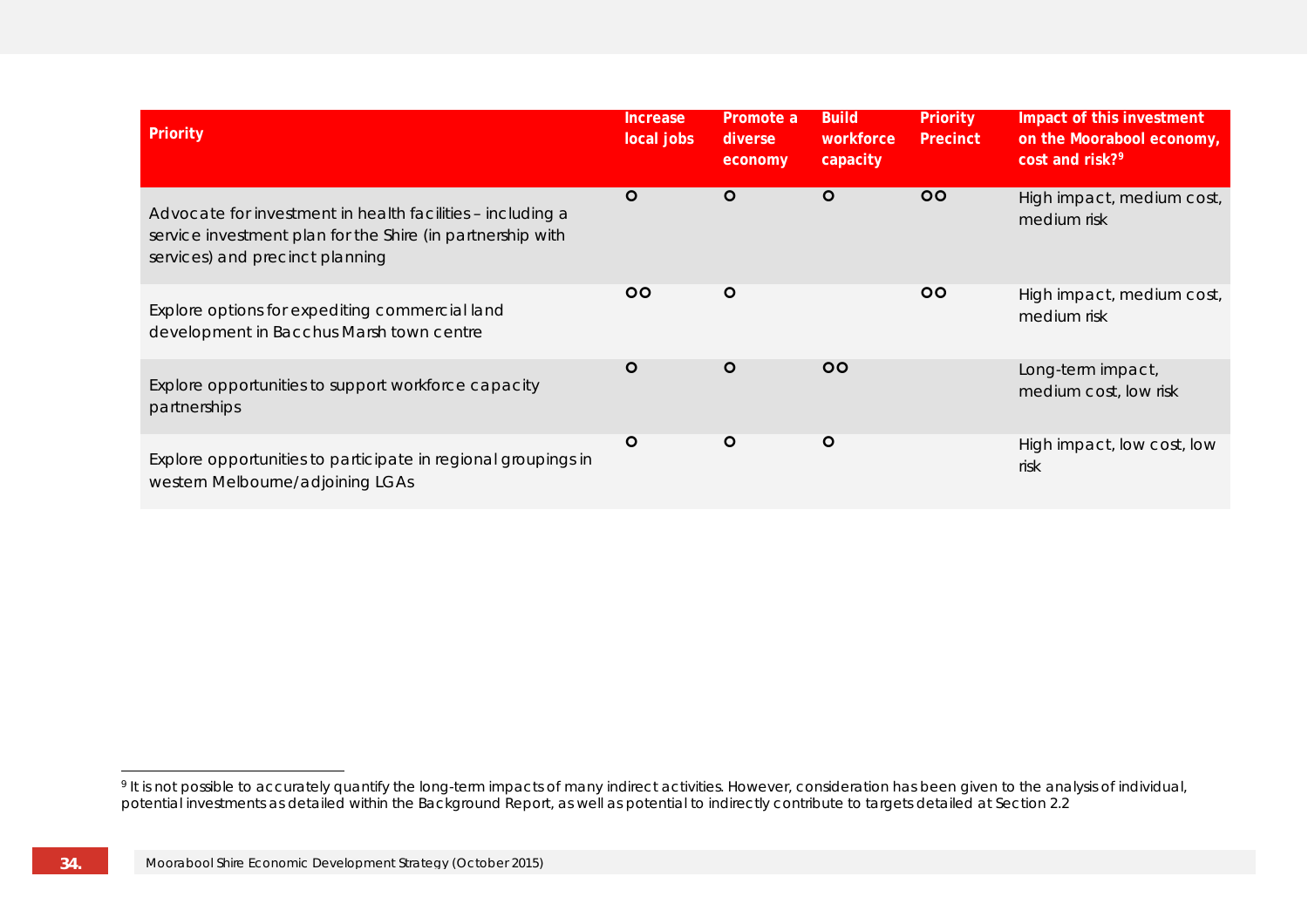## <span id="page-36-3"></span><span id="page-36-2"></span><span id="page-36-1"></span><span id="page-36-0"></span>9.3 Monitoring tasks

Each action in this strategy has its own performance criteria or 'measure of success'. A series of broad targets for economic progress are presented in the introduction to this strategy (see section 2.2) and these will be monitored and reported on as data becomes available following the reporting of each Census of Population and Housing. In addition, annual indicators will be assessed including the population growth, number of businesses, unemployment rate, value of building approvals. These indicators will be compared with the region and with other peri-urban municipalities around Melbourne. Ongoing monitoring tasks are detailed below.

|    | <b>Monitoring Task</b>                                                                                     | Description                                                                                                                                                                                                                                                                                                                                                                                                                                                                                                                                                                                                                                                          | Rationale                                                                                                |
|----|------------------------------------------------------------------------------------------------------------|----------------------------------------------------------------------------------------------------------------------------------------------------------------------------------------------------------------------------------------------------------------------------------------------------------------------------------------------------------------------------------------------------------------------------------------------------------------------------------------------------------------------------------------------------------------------------------------------------------------------------------------------------------------------|----------------------------------------------------------------------------------------------------------|
| 1. | Undertake an annual review of key<br>economic indicators, including<br>Strategy targets                    | Indicators that should be monitored annually:<br>Unemployment<br>$\bullet$<br><b>Estimated Residential Population</b><br>$\bullet$<br>Number of active businesses<br>Building approvals<br>Indicators that should be updated every five years (post Census):<br>The number of local jobs for each local worker<br>The number of workers commuting outside the Shire<br>$\bullet$<br>The diversity of local industry <sup>10</sup><br>$\bullet$<br>The number of active, local small businesses <sup>11</sup><br>$\bullet$<br>The number of young adults with skills <sup>12</sup><br>$\bullet$<br>The diversity of our resident workforce <sup>13</sup><br>$\bullet$ | Monitoring economic health<br>and trajectory of the<br>economy to adapt to<br>changing conditions        |
|    | Conduct an annual local business<br>survey                                                                 | Using business networks, conduct an annual business survey that seeks to<br>understand:<br>Business performance, outlook and sentiment<br>Barriers to business growth<br>$\bullet$<br>Location of supply chain inputs and outputs<br>$\bullet$<br>Business support needs and preferences<br>$\bullet$<br>Perception of Council services and performance<br>$\bullet$                                                                                                                                                                                                                                                                                                 | Necessary to respond to<br>business needs in the Shire<br>and adapt programs and<br>approach accordingly |
| 3. | Provide resources for tourism market<br>monitoring and visitor monitoring<br>(e.g. at the Feast of March). | Undertake visitor surveys to inform tourism planning and monitor performance                                                                                                                                                                                                                                                                                                                                                                                                                                                                                                                                                                                         | Necessary to understand the<br>visitor market and adapt<br>marketing and priorities                      |

<sup>&</sup>lt;sup>10</sup> Measured using the Herfindahl Index, Place of Work<br><sup>11</sup> Businesses with less than five employees and recent Business Activity Statement.<br><sup>12</sup> Proportion of 25 to 34 year olds with Cert II qualification or above

<sup>&</sup>lt;sup>13</sup> Measured using the Herfindahl Index, Place of Usual Residence. This should be read in conjunction with the local unemployment rate to understand any structural changes in industries.